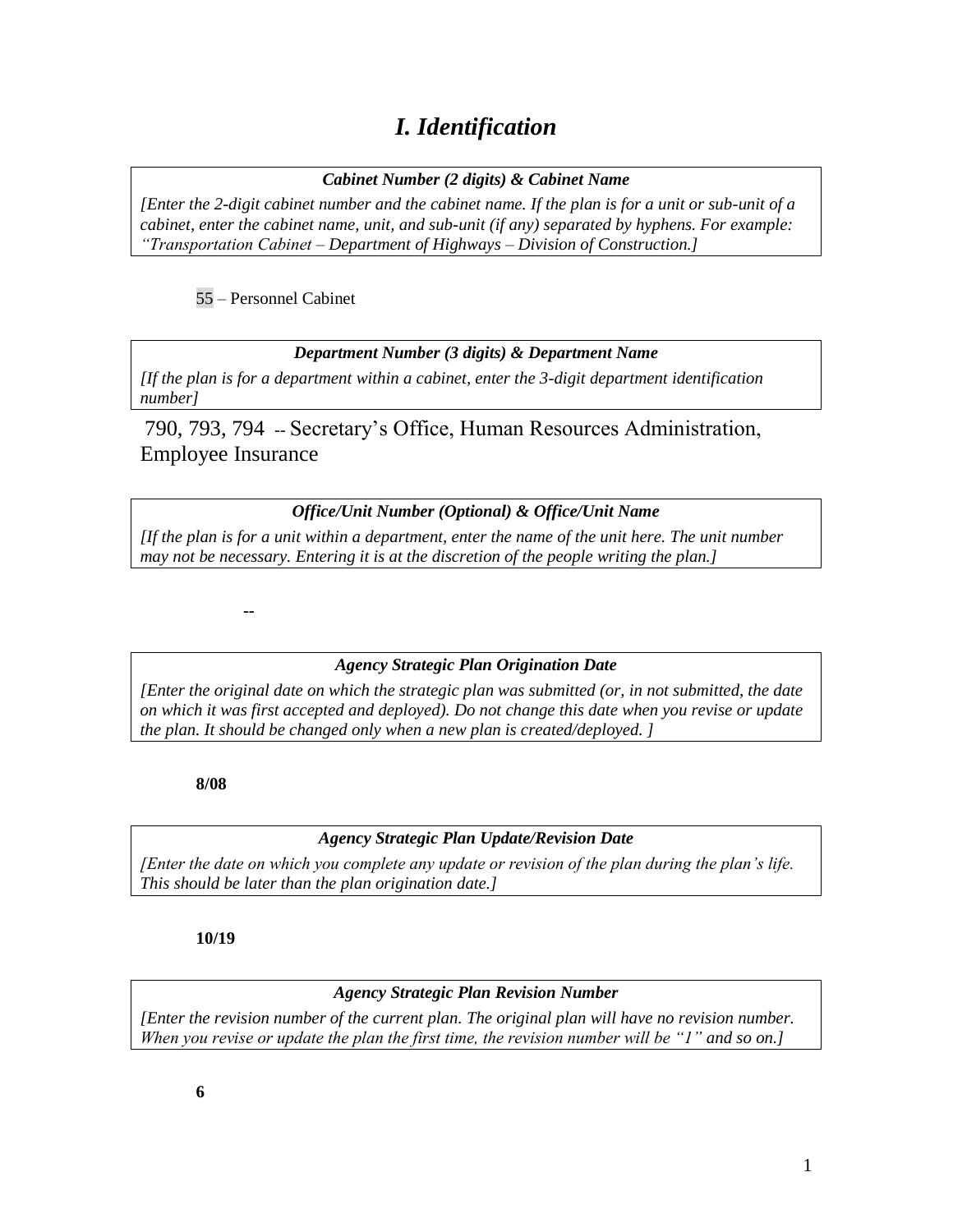# *II. Overarching Guidance*

*Agency Organizational Core Values*

*[Enter your agency's statement of core values here. No particular format is prescribed for this section. You can use the specified worksheet to help organize and document your work.]*

### **Integrity**

We believe in adherence to the highest standards of conduct and the conviction to do what is legally and morally right.

## **Quality**

We are committed to providing quality customer service. We will continually review our business processes based on customer needs and establish measures by which we will monitor our effectiveness.

### **Diversity**

We believe that embracing people from diverse backgrounds adds to the richness and creativity of our workforce. We will ensure all people have equal access to the Commonwealth's employment opportunities and other human resource services.

### **Innovation**

We are committed to finding new and creative ways to serve our customers. We will apply innovative thinking to our systems, processes, and services.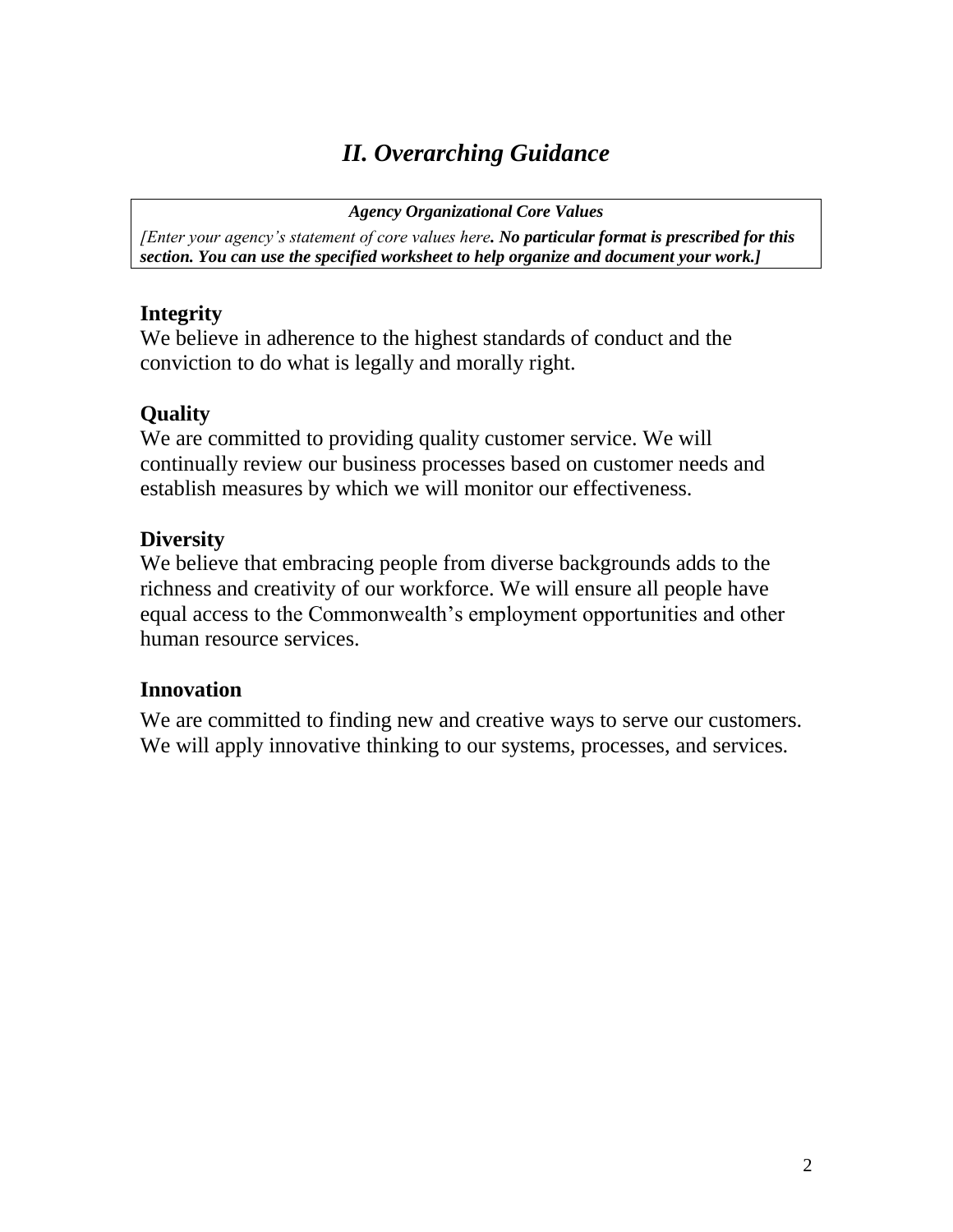*Agency Vision Statement*

*[Enter your agency's vision statement here. No particular format is prescribed for this section. You can use the specified worksheet to help organize and document your work.]*

To be regarded by our employees and stakeholders as a trusted and valuable resource for innovative, accessible, and responsive human resource services.

*Agency Mission Statement*

*[Enter your agency's mission statement here. No particular format is prescribed for this section. You can use the specified worksheet to help organize and document your work.]*

The Personnel Cabinet provides leadership and guidance to attract, develop, motivate, and retain a talented, diverse workforce; foster an understanding of and adherence to regulatory requirements; and create a positive, supportive work environment that values all employees.

## *III. Situation Analysis*

#### *Situation Analysis*

*[Enter a brief summary of your situation analysis. No particular format is prescribed for this section. To organize and document your work can use the four situation analysis worksheets: (1) internal scan (organizational description); (2) external scan (PEST analysis); (3) SWOT analysis (organizational strengths, weaknesses, opportunities, & threats); and critical success factors.]*

## **A. Organizational Description (Internal Environment)**

The Personnel Cabinet has a culture of recognition, diversity, community, and wellness. Employees are recognized for their contributions through various award ceremonies. We celebrate significant accomplishments such as educational achievements, family success and community involvement which build bonds internally.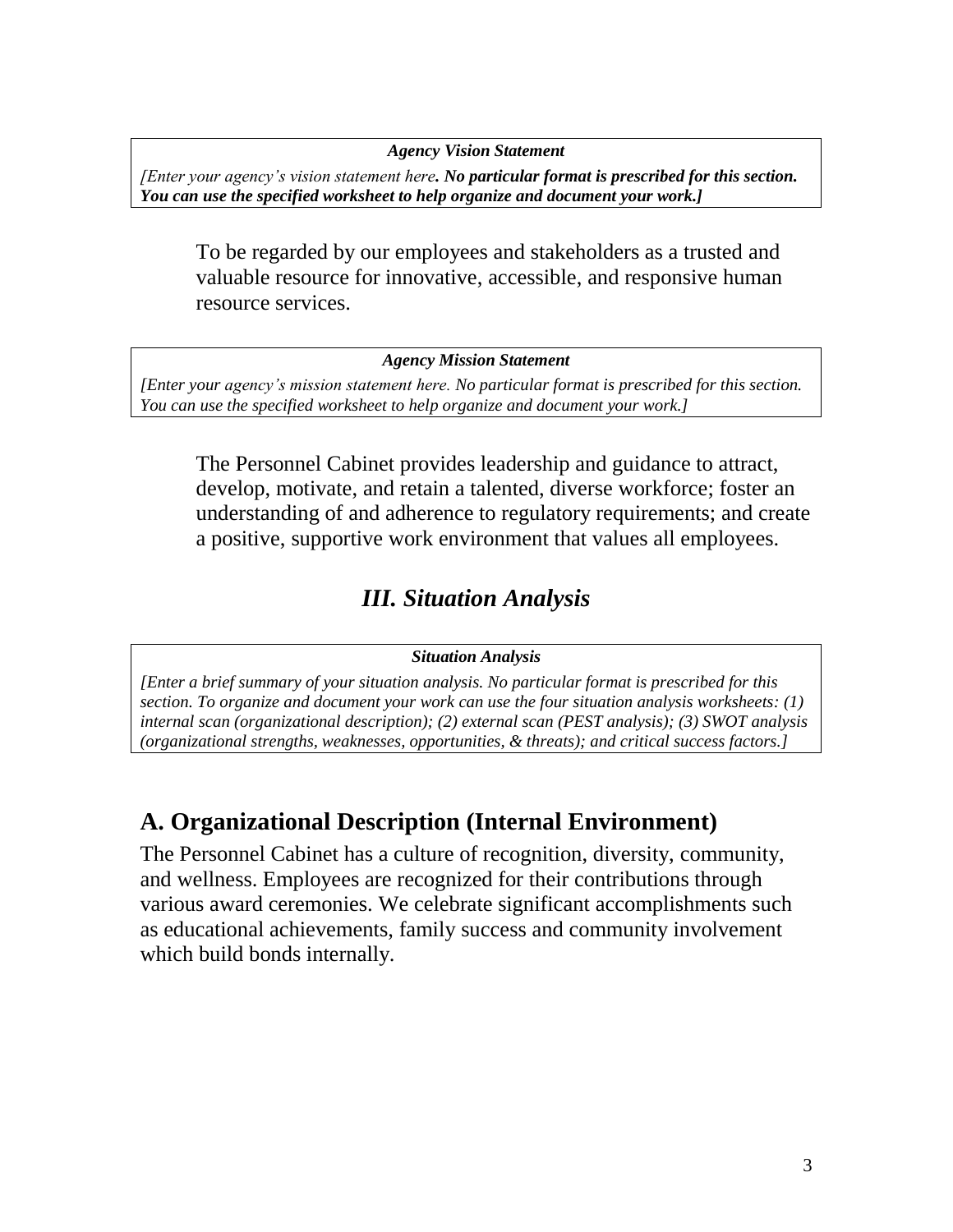## **B. Strengths, Weaknesses, Opportunities & Threats Analysis**

### **1. Strengths**

We are the state's largest employer. We have a diverse employee base with rich institutional knowledge. There are several subject matter experts who give ideas to improve existing programs and initiatives and suggest new projects to benefit our customers.

In 2019, the Personnel Cabinet updated the salary scale for the Executive Branch, increasing agency flexibility by expanding the range of entry-level salary available to new hires.

Kentucky state government continues to have rich benefits options for current and prospective employees, which make jobs in the Executive Branch attractive. In 2018 and 2019, the Kentucky Employees' Health Plan continued to offer low-cost health insurance for members with no premium increases for most members in 2019. Additionally, benefits include an expanded adoption assistance benefit for families wishing to expand their families; the ability to see a board certified physician at no cost, no deductive, available 24 hours a day via telehealth to all members of the Kentucky Employees' Health Plan, diabetes value benefits with low-cost, no-cost prescriptions and testing supplies, access to a 24/7 nurse, plus more. Visit KEHP.ky.gov for additional information.

### 2. **Weaknesses**

Baby boomers make up a large percentage of our employee population. The potential for mass retirements could result in staff shortages that compromise the mission of providing essential services and would result in the loss of institutional knowledge following retirement.

While the Salary Schedule for state employees was updated in 2019, fiscal and budgetary limitations make it difficult for most agencies to pay wages that are competitive with the private sector, thus leading to turnover. Employees, as a whole, have not received meaningful raises in several years due to budgetary limitations. There are positions in state government that have lost key talent to other employers due to lack of competitive salaries. This salary deficit could make recruitment and retention difficult in certain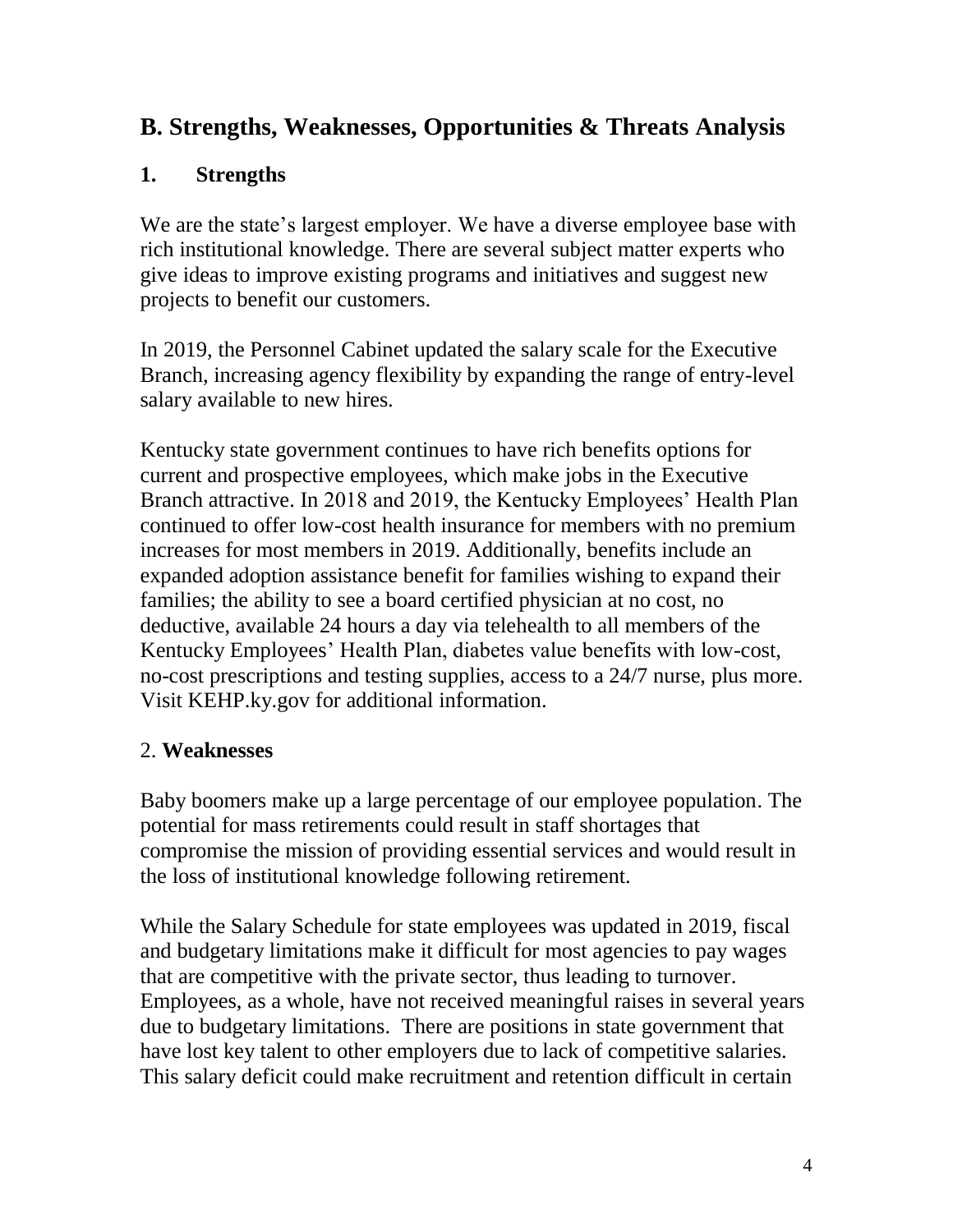job classifications, including attorneys, information technology professionals, and others.

The Commonwealth has significant fiscal challenges which increase the difficulty of recruiting and retaining talented employees by paying a competitive salary. Due to the agency retirement contribution, plus employer sponsored benefit contributions, the cost of hiring a state employee is more than 100% of their actual salary.

## 3. **Opportunities**

Fiscal crises provide opportunities for expenditure reductions and revenue growth while correcting the structural imbalances evident in the funding of State Government. The goals and challenges listed above present opportunities for positive change as well as difficulties.

Creating a more innovative workplace through promotion of health and wellness, effective leadership, opportunities for learning and advancement, promotion of workplace flexibility, a culture of inclusion and that acknowledges and celebrates diversity and competitive compensation and benefits.

Increase the use of technology to improve efficiency and services to our stakeholders and the public.

### 4. **Threats**

The biggest threat over the next two years may be the loss of key employees to retirement, the loss of institutional knowledge, and the inability to attract staff in key positions due to funding limitations.

The Kentucky Employees' Retirement System ["KERS"] is a major longterm risk to the financial stability of the Commonwealth even with the current schedule of increases in state funding. Funding needs for state pension systems and health insurance (Medicaid and the Kentucky Employees' Health Plan "KEHP") will make it difficult for the Commonwealth to maintain essential public services.

Retaining key talent.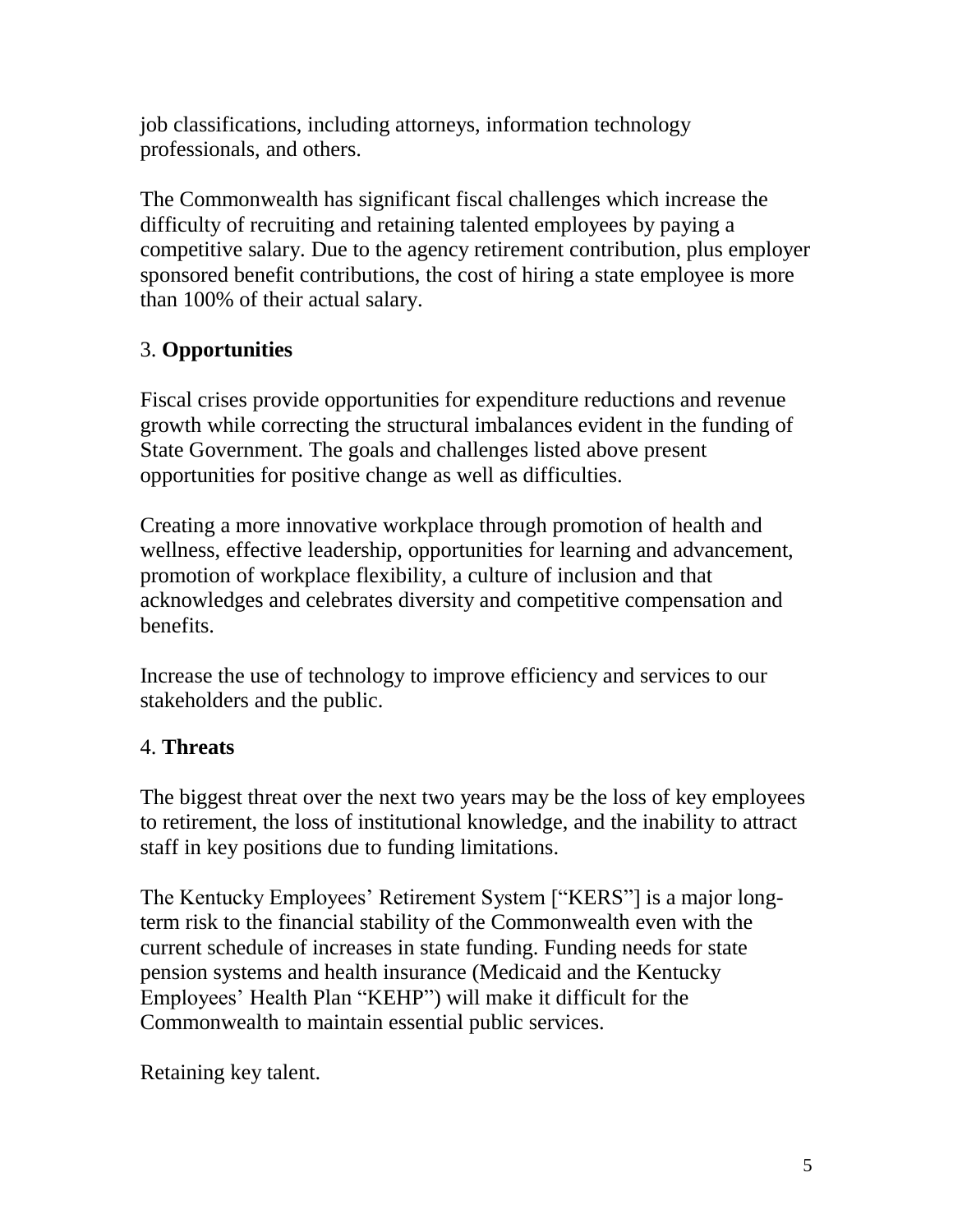# *IV. Targets*

#### *Measurable Goals, Objectives & Performance Indicators*

*[Enter statements of your goals, objectives, and performance indicators here. No particular format is prescribed for this section. You can use the specified worksheet to help organize and document your work.]*

*You may put your goals, objectives, and performance indicators in separate sections or you may present them together by listing each objective under the goal to which it refers and listing each performance indicator under the goal or objective to which it refers.]*

### **55.1. Make Kentucky state government an employer of choice**

55.1.1. Promote workplace flexibility

*Performance Indicators:* 

 $\Box$   $\Box$   $\Box$   $\Box$   $\Diamond$   $\Diamond$   $\Diamond$  and percent of employees utilizing flexible work options

55.1.2. Ensure diversity of the workforce

*Performance Indicators:* 

 $\Box$  Increase minority and female utilization to meet census goals

 $\square \square$ EEO compliance data

### 55.1.3. Promote health and wellness

*Performance Indicators:* 

 $\Box$   $\Box$   $\Box$   $\Box$   $\Box$   $\Diamond$   $\Diamond$   $\Diamond$  and percent of employees completing the Kentucky Employees' Health Plan LivingWell Promise and engaging in health and wellness programs.

55.1.4. Recognize and reward outstanding employee performance *Performance Indicators:* 

□□Number of nominations for Governor's Ambassador Awards

 $\Box$  Number of employee suggestions

Number of nominees for the employee of quarter celebration

 $\Box$  Number of ACE and ERA awards

### **55.2. Create a learning and development culture**

55.2.1. Develop innovative learning strategies

*Performance Indicators:* 

 $\Box$   $\Box$  Number of alternate learning strategies (computer-based learning, distance learning, etc.)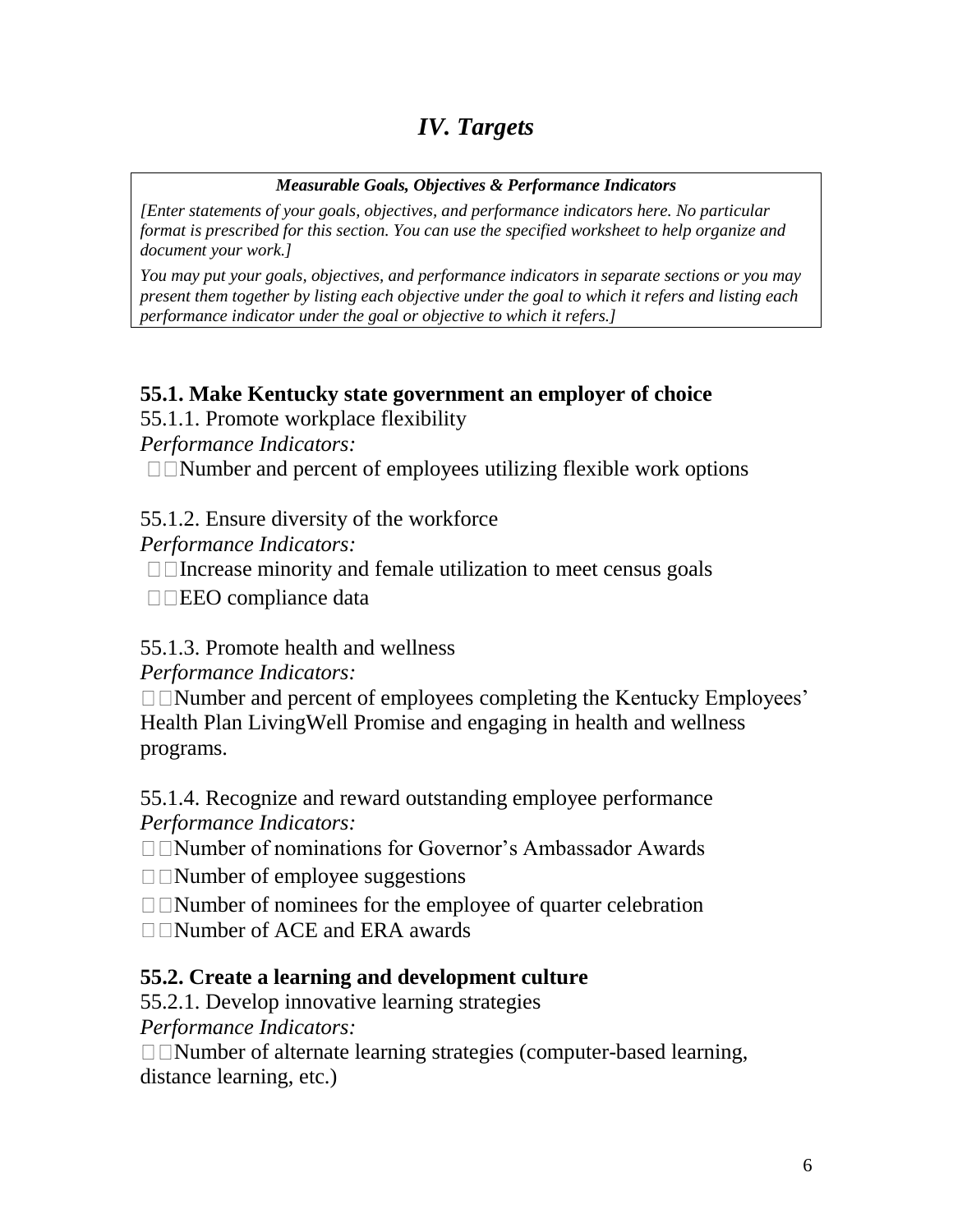55.2.2. Encourage employee learning

*Performance Indicators:* 

 $\Box$   $\Box$   $\Box$   $\Box$   $\Box$   $\Diamond$   $\Diamond$  and percent of employees participating in training and professional development courses and activities

 $\Box$   $\Box$  Number of participants graduating from the Governor's Minority Management Training Program

□□Number of employees who attend the Kentucky Conference on Leadership and Diversity

55.2.3. Share knowledge across the enterprise *Performance Indicators:* 

□□Participation in cross-cabinet and enterprise-wide advisory groups

 $\Box$   $\Box$  Usage of various department newsletters, training sessions, and other communication strategies

 $\Box$  Participation in the Human Resources Leadership Consortium (HRLC), the International Personnel Management Association (IPMA Kentucky Chapter), and the National Association of State Personnel Executives

### **55.3. Promote a one-employer concept across Kentucky state government**

55.3.1. Maintain full and successful functionality of KHRIS and MyPURPOSE

55.3.2. Partner with other agencies in the development and implementation of HR programs, projects, and procedures

*Performance Indicators:* 

 $\Box$  Participation in cross-cabinet and enterprise-wide advisory groups

Number of projects or improvements implemented

55.3.3. Create standard procedures for all human resource related functions

*Performance Indicators:* 

□□Number of procedures revised and/or implemented

 $\Box$  Compliance with procedures

### **55.4. Enhance customer value**

55.4.1. Measure value of and satisfaction with cabinet services and programs *Performance Indicators:* 

 $\square$   $\square$  Score on customer satisfaction surveys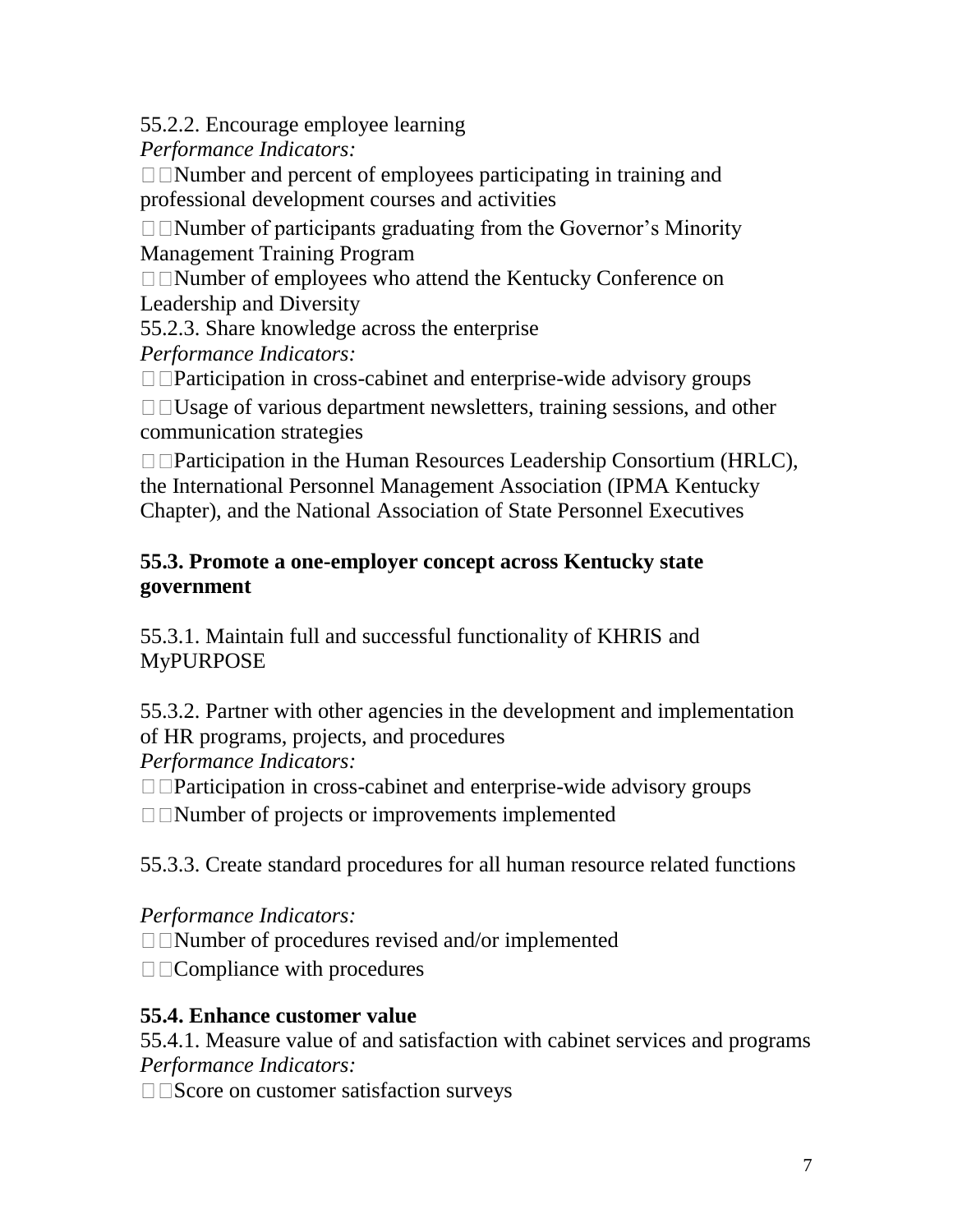55.4.2. Ensure cabinet structures and systems enable high-quality customer service

*Performance Indicators:* 

 $\square$  Number of process improvements implemented

 $\square$   $\square$ Score on customer satisfaction surveys

55.4.3. Improve communication with customers

*Performance Indicators:* 

 $\Box$   $\Box$  Number of communication vehicles used (newsletters, websites, social media: Facebook, Twitter, and LinkedIn, etc.)

Communication engagement rate

# *V. Alignment & Linkages*

#### *Statement of Strategic Alignment*

*[Enter a statement describing how your strategic plan is aligned with the Governor's strategic goals here. No particular format is prescribed for this section. You can use the specified worksheet to help organize and document your work.]*

### **A. Strengthening Kentucky's Financial Foundation**

Governor's strategic accomplishment: Passed a fiscally conservative budget that makes a historic commitment to our ailing pension system and restores fiscal responsibility in state government.

Personnel Cabinet actions with external agencies which align with this goal and improve Kentucky's financial condition include:

- Managing costs of the self-insured Kentucky Employees' Health Plan within and below estimated budgets; transferred \$135,140,500 in FY 2018 and 2019
- The Personnel Cabinet and Kentucky Deferred Compensation collaborated with legislature to pass Kentucky's first auto-enrollment bill effectively adding over 3,000 new hire participants to the Deferred Compensation Authority; an increase of new hire enrollments of 50%, almost certainly increasing employees' financial foundation by ensuring they invest in deferred compensation from the beginning of their employment.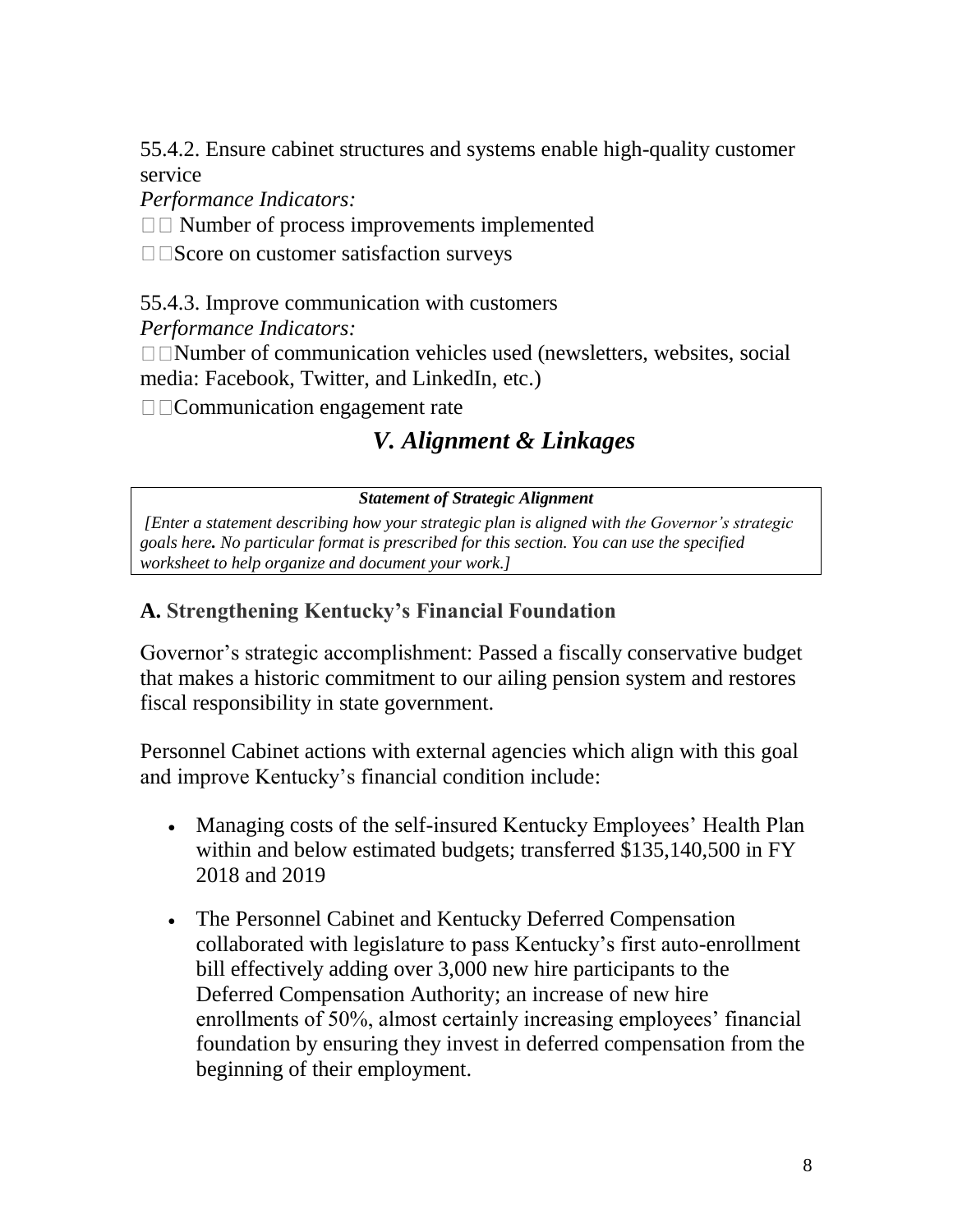- Completed over 3,000 lump sum deferrals for service purchases totaling over \$35,000,000 to the respective retirement systems.
- Exercise administrative costs  $\&$  fees to participants over \$1,000,000  $\bullet$ annually, effectively saving participants millions of dollars going forward.
- Managing the human resource administration of the Executive Branch to ensure a fiscally responsible and conservative payroll by ensuring that agencies fill only essential positions
- Working with agencies to streamline their workforce through talent acquisition; Promoting job vacancies through social media and job fairs to attract talent
- Developed strategies for the \$1.9 billion Kentucky Employees' Health Plan's administration partners to reduce claims costs
	- □ Saved more than \$100 million between 2018 and 2020 plan years through
	- $\Box$  In addition, received \$130 million in pharmacy rebates in 2018 and \$73 million in the first six months of 2019
	- 95% of KEHP expenses are claims payments and less than onethird of a penny of every dollar spent go toward staff salaries
- By offering a modernized, efficient, and best in class design, Kentucky Deferred Compensation is providing the employees of the Commonwealth unmatched opportunities to realize successful financial outcomes.
- The addition of in-house counsel to settle pre-litigated workers' compensation settlements and coordinate subrogation recoveries netted the Commonwealth approximately \$385,000.00 in direct costs savings.
- Due to improvements in claims review and handling, the number of open workers' compensation claims decreased. These changes have lowered the estimated workers' compensation liabilities, maintained by the Department of Workers' Claims, by \$4,231,030.000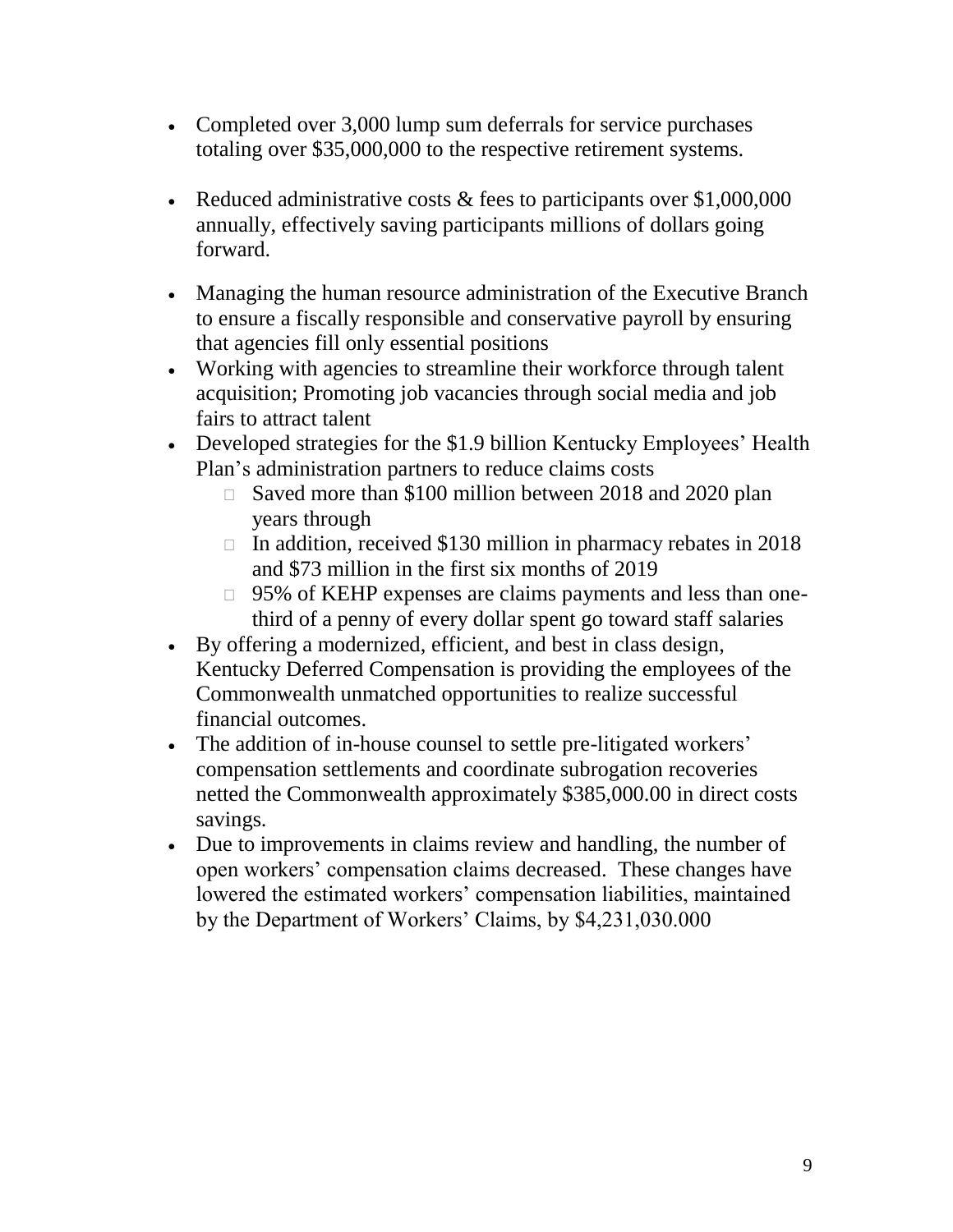## **B. Growing Kentucky's Economy**

- Create career and economic opportunity by formulating recommendations for enhancements to the Commonwealth's classification system and compensation model
- Oversee the performance management program to ensure alignment with organizational mission and job duties
- Recruit, develop, and retain a highly skilled workforce
- Meet minority employment goal of 12.2% over a four-year period

# **C. Creating a Healthier Kentucky**

- Continue to improve health outcomes for over 290,000 public employees, retirees, and their dependents covered under the Kentucky Employees' Health Plan
- Engagement in wellness activities continues to increase through the wellness program as members become more aware of their health status through completing the LivingWell Promise health assessment or biometric screening
	- $\Box$  Engagement in Go365 wellness activities as measured by Silver Status grew to 24% in 2018 and 20% for just the first six months of 2019
	- Almost 35,000 health plan members have lowered their total health risks over the last four years
	- $\Box$  Eight school districts achieved Silver Status in the first half of 2019, five more than in 2018
	- □ One state agency achieved Silver Status in the first half of 2019; the Personnel Cabinet is the first state agency to achieve Silver status
- Increased utilization of telehealth programs for medical and behavioral health services
	- □ More than 19,000 members utilized LiveHealth Online medical services for a cost of care savings of \$4.2 million in 2018 and 2019
	- $\Box$  More than 5,000 members utilized LiveHealth Online behavioral health helping overcome issues related to access,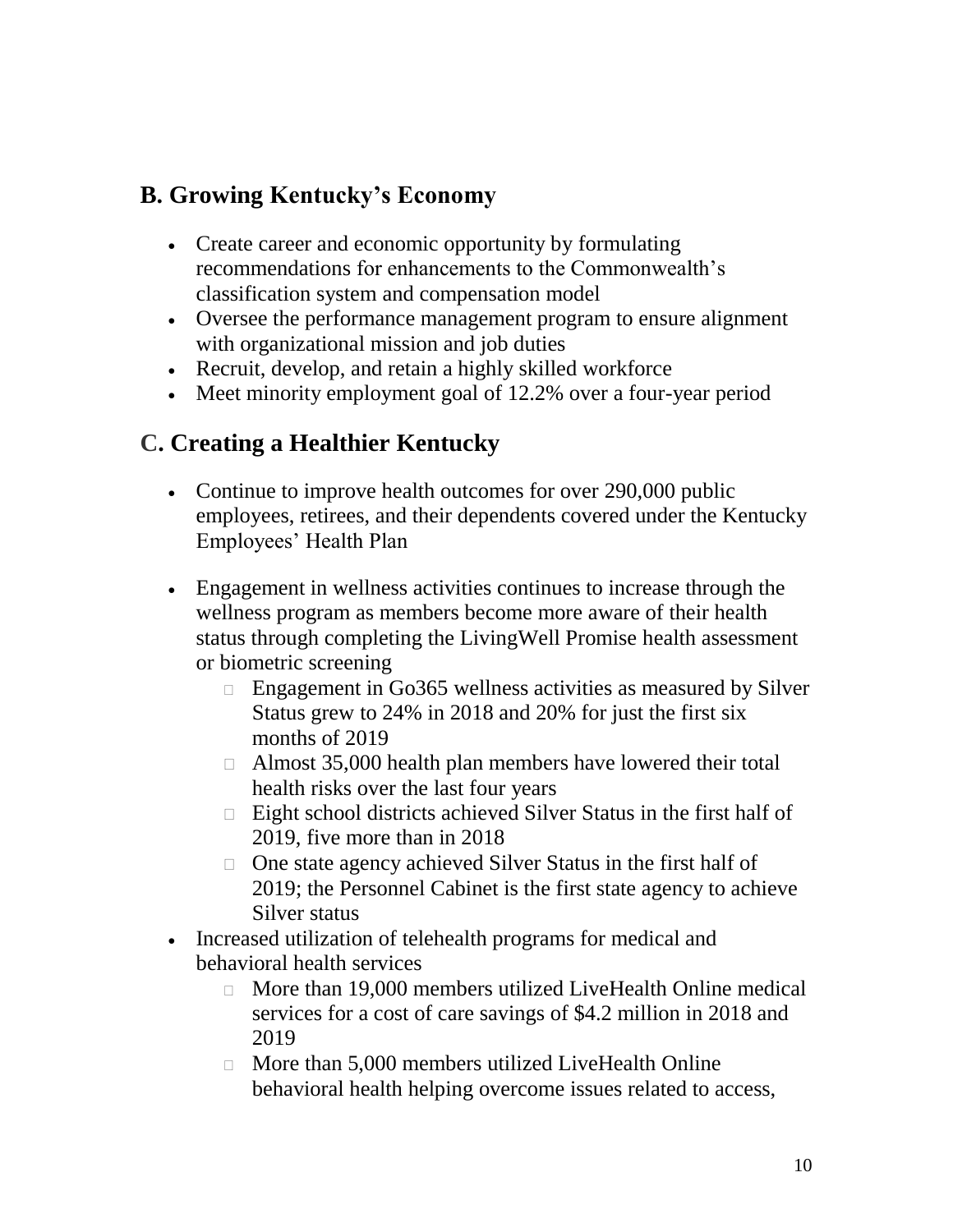stigma, and cost for members needing care by a therapist, psychologist, or psychiatrist; more than 50% of users have five or more visits

- Added COPD and Asthma, along with Diabetes, to the Value Benefit for members struggling with these issues.
	- Members pay zero for generic medications and supplies related to these Diabetes, COPD, and Asthma, and bypass their deductible and pay a reduced co-pay or co-insurance for higher tier drugs.
- Enhanced focus on Diabetes prevention by adding an online administration tool; within the first month of the program, more than 5,000 members had taken the online quiz to learn if they were at risk for Diabetes and more than 4,000 of those signed up for a Diabetes Prevention Program class
- Began offering Rethink, a free 24/7 support program for those caring for children with learning or behavioral challenges, including autism
- Expanded optional insurance coverage for all active public employees across the Commonwealth by adding dental and vision coverage
	- $\Box$  In the first year more than 28,000 members enrolled in dental coverage and more than 27,000 enrolled in vision coverage

# **D. Protecting and Strengthening Our Communities**

**Fighting Opioid Epidemic**: The Personnel Cabinet and the Kentucky Employees' Health Plan are committed to helping public employees with addiction through a variety of resources, including:

KEAP - The Kentucky Employee Assistance Program

 $\Box$  KEHP – The Kentucky Employees' Health Plan provides resources and treatment to our members

- $\Box$  Offered new treatment services in 2019 to provide in-home addiction treatment services in the comfort of a member's home
- $\Box$  Continued pharmacy benefit programs to limit opioid access and support access for medication assisted treatment of opioid addiction
- Continued Substance Abuse Disorder telephone resource line available 24/7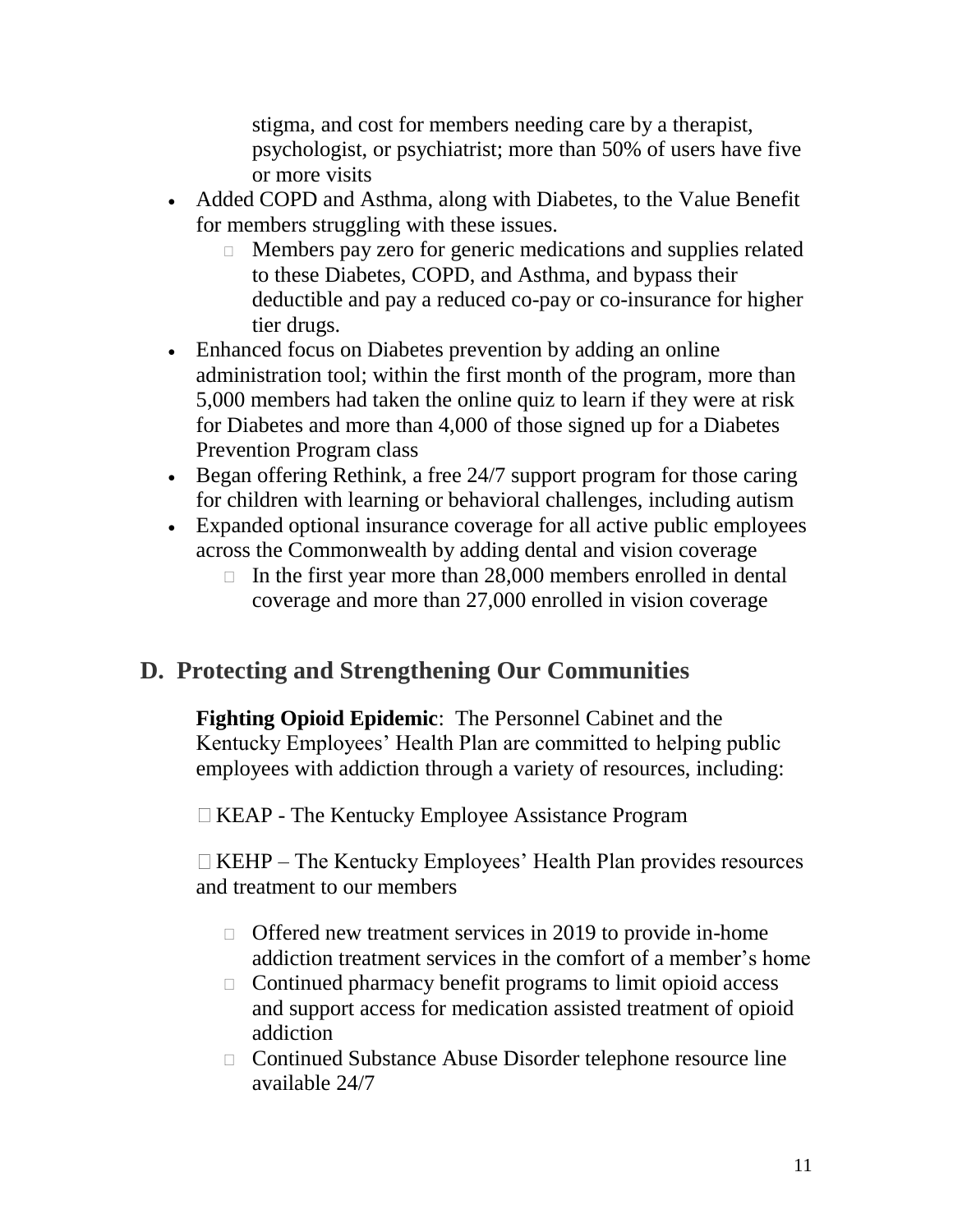□ Continued providing LiveHealth Online Behavioral Health Services at no cost to members

**Foster care and Adoption**: The Personnel Cabinet amended administrative regulations relating to the Adoption Benefit Program, available to executive branch employees, providing financial assistance of up to \$5,000 (\$7,000 for children with special needs) to help cover adoption expenses and reduce the number of children in foster care.

**Criminal Justice reform** to allow felons to re-enter society effectively, the process must be safer and more efficient: The Personnel Cabinet removed the "box" on all state applications to ensure that all applicants receive a fair opportunity to be interviewed for employment and to explain any issues which may be reflected on their criminal history.

Non-violent felons who have paid their debt to society are being given a second chance by not being prohibited from employment in the majority of positions. Limited exceptions apply for working with children or working in the correctional setting.

# **E. [Investing In Education & Workforce](http://governor.ky.gov/priorities/#education-workforce)**

- The Personnel Cabinet administers learning platforms that provide employees with viable pathways for personal and professional growth, including access to over 1,400 professional development courses through our talent management suite, MyPURPOSE.
- Providing training and development opportunities and concepts through a variety of venues and partnerships as well as the acquisition of third party venues
- Growing skilled management through some ongoing programs within the Cabinet, including the Certificate of Supervisory Essentials and Governor's Minority Management Training Programs
- Workforce training

# **F. [Serving Those Who Serve Us](http://governor.ky.gov/priorities/#serving-others)**

Governor's strategic goals for [Serving Those Who Serve Us:](http://governor.ky.gov/priorities/#serving-others)

• Troopers & Correctional Officer pay raises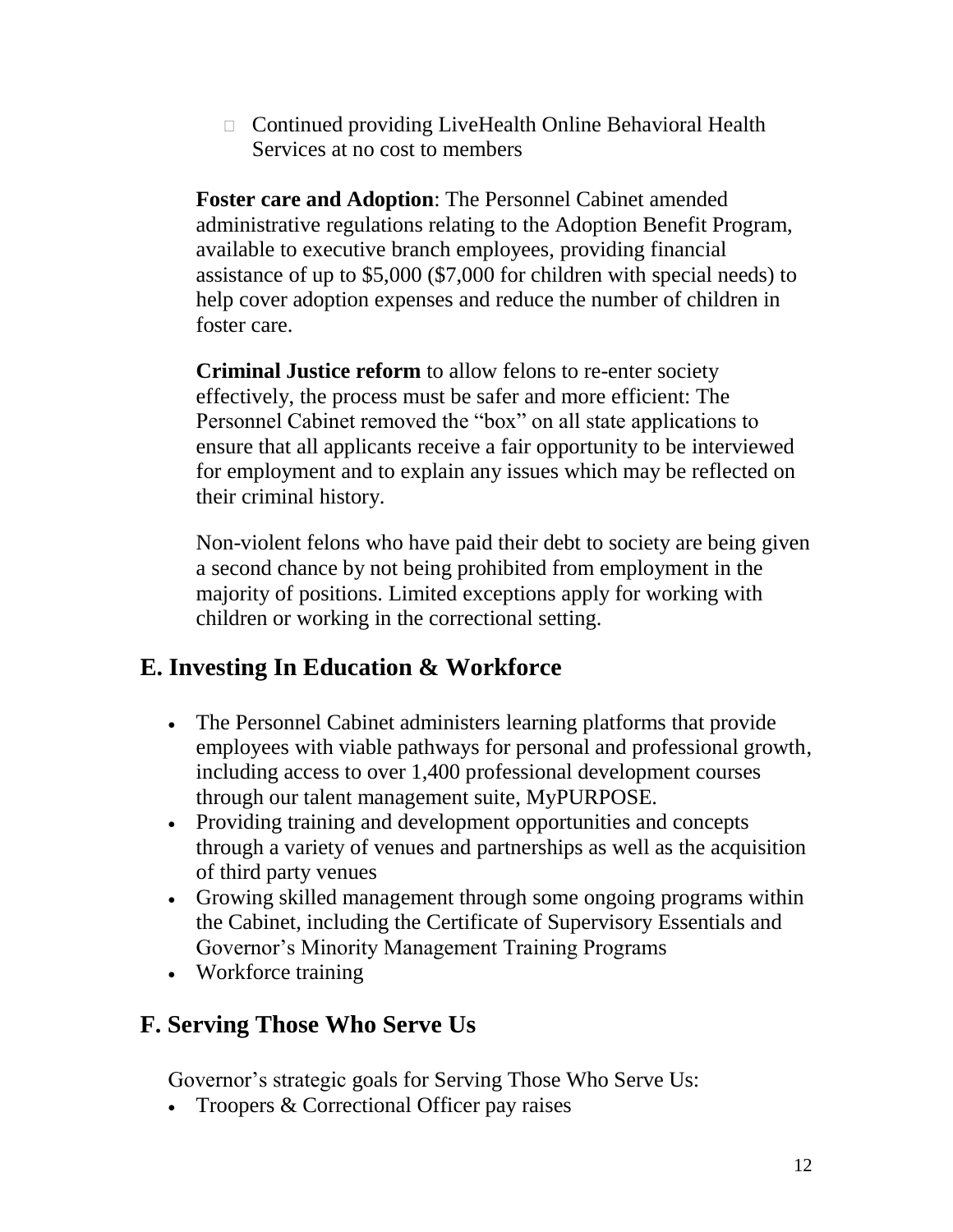- Transportation pay raises
- EMT's eligible for the same death benefits provided to police and firefighters
- Social workers pay raises
- Administrative burdens lifted from small fire depts.
- Juvenile justice pay raises
- The Personnel Cabinet continues to serve agencies and administer the classification and compensation system in a manner which gives agency flexibility and discretion, within budgetary limits, of ways to reward employees with salary adjustments in critical positions
- The Personnel Cabinet invested in a new talent management system without additional budgetary appropriations to grow a skilled workforce through training in MyPURPOSE and recruitment of new employees.

 $\Box$  We continue to enhance a skilled workforce while increasing minority management through the Governor's Minority Management Training Program

- □ The Kentucky Employees' Health Plan KEHP continues to work toward the Personnel Cabinet's stated mission of serving those who serve us by providing face-to-face benefit presentations to active employee and retiree groupss across the Commonwealth
	- Agencies visited include local schools, education and stategovernment conferences, multiple state prisons, local and statelevel agencies such as Transportation, Juvenile Justice, Kentucky Division of Laboratory Services, State Parks, and Libraries and Archives
	- Provided 17 Open Enrollment Benefit Fairs across the Commonwealth as well as supporting local events for state employees, school boards, and retiree groups
- KEHP employers continue to pay an average of 84% of the total premium cost for members
- KEHP offers a variety of health and wellness programs at low to no cost to our members including:
	- Diabetes Prevention Program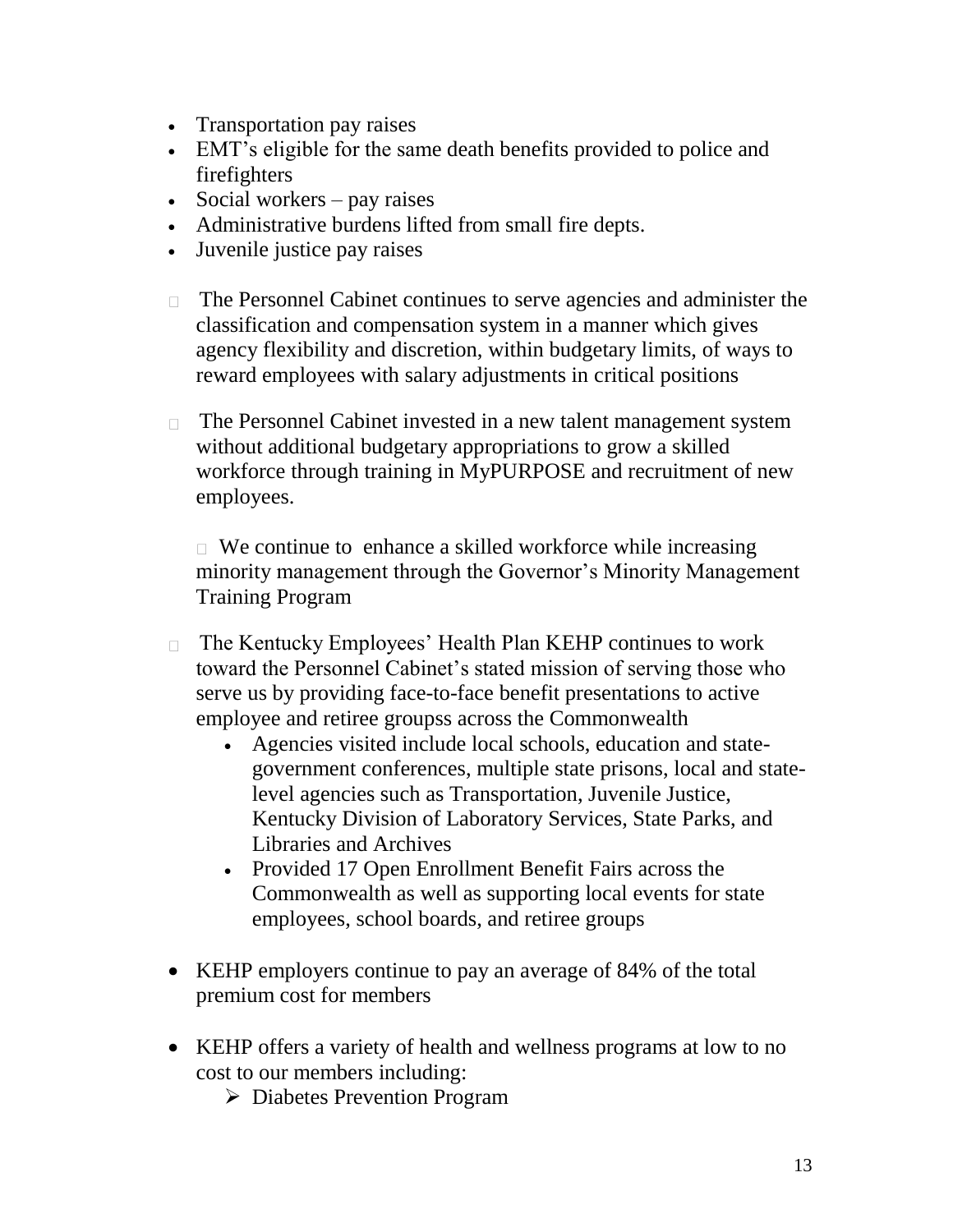- Diabetes, COPD, and Asthma Value Benefit
- SmartShopper transparency shopping program
- $\triangleright$  Wellness programs
- $\triangleright$  LiveHealth Online medical and behavioral health
- $\geq 24/7$  Nurse Line
- $\triangleright$  Future Moms program
- **Personal Health Consultants**
- $\triangleright$  Substance Abuse Disorder Hotline
- $\triangleright$  Rethink
- $\triangleright$  Why Weight Kentucky
- Tobacco Cessation programs
- Diabetes Self-Management Education and Support program

#### *Statement of Linkage to the Budget*

*[Enter a statement describing how your strategic plan and budget are linked. No particular format is prescribed for this section. You can use the specified worksheet to help organize and document your work.]*

□□ Continue to work to achieve the Governor's Goals and meet statutory obligations through the thoughtful application of our Mission, Vision, and Values

 $\Box$  Improve workplace conditions through management training, education, employee recognition, flexible workplace provisions, and communication to attract and retain excellent employees in a time of fiscal structural imbalance.

**Kentucky Employees' Health Plan** – Linkage to the Budget and strategic plan to contain costs:

• KEHP continues to manage costs keeping premiums in 2019 and 2020 lower than both the private and government sector benchmarks

|      |                                | <b>Increases in Spending Per Enrollee</b> | <b>State and Local</b><br><b>Government Employer</b>                               |                                                      |
|------|--------------------------------|-------------------------------------------|------------------------------------------------------------------------------------|------------------------------------------------------|
|      | <b>KEHP</b><br><b>Employee</b> | <b>KEHP</b><br><b>Employer</b>            | <b>Private Health</b><br><b>Insurance Employer-</b><br><b>Sponsored Insurance*</b> | <b>Contributions Annual</b><br><b>Growth Rate **</b> |
| 2019 | $0\%$                          | $0\%$                                     | $10/6$ ***                                                                         | $4.7\%$ ***                                          |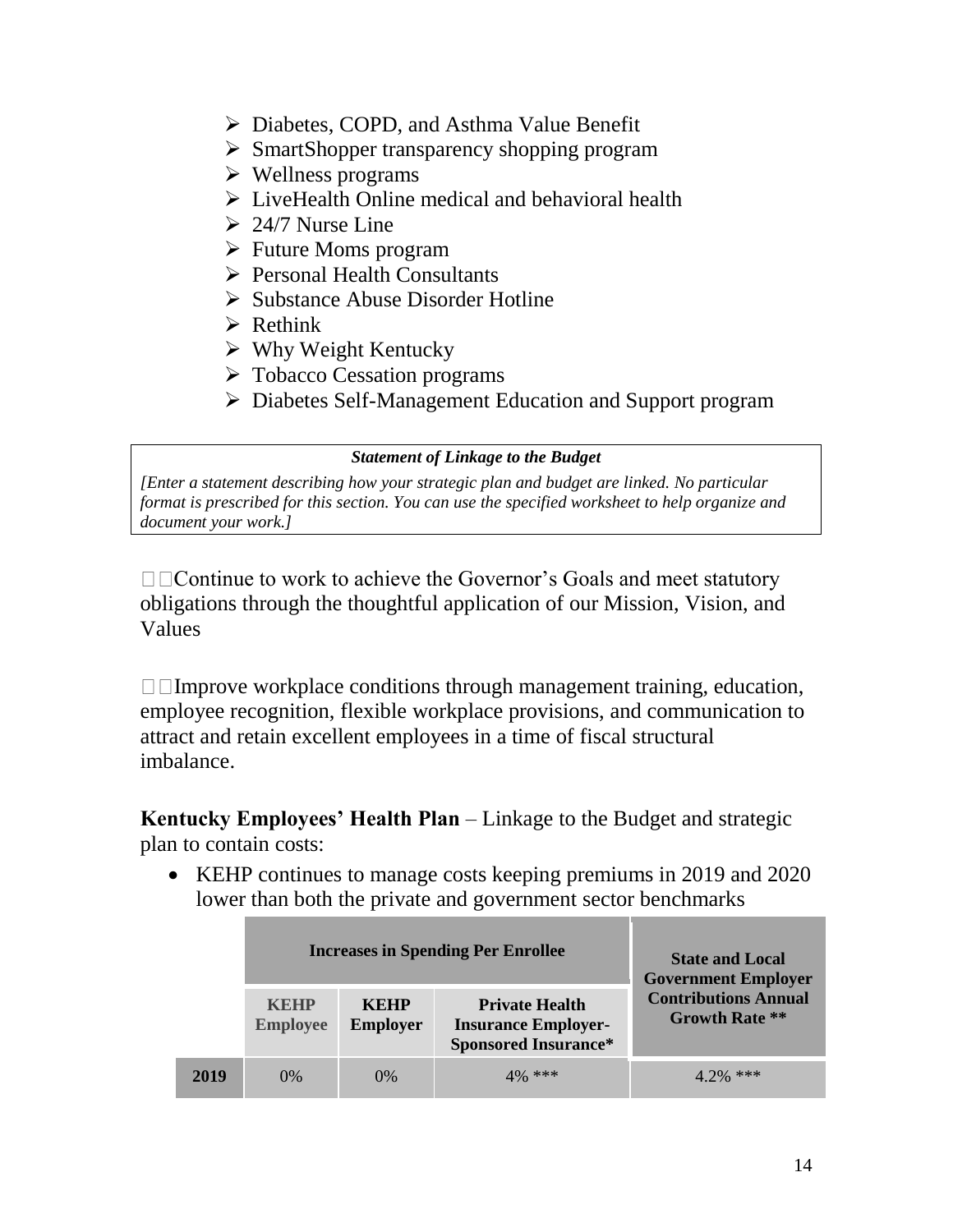| 2020 | 3% | 0% | $+9\%$ *** | 5.9% *** |
|------|----|----|------------|----------|
|------|----|----|------------|----------|

\*Source: Centers for Medicare & Medicaid Services, Office of the Actuary, National Health Statistics Group, Table 17 \*\*Source: Centers for Medicare & Medicaid Services, Office of the Actuary, National Health Statistics Group, Table 16 \*\*\*Projected for 2018-2020 by Aon

- Member use of LiveHealth Online has resulted in almost \$4.2 million in savings in 2018 and the first six months of 2019
- SmartShopper has encouraged members to shop for lower cost healthcare procedures lowering KEHP claims costs
	- $\triangleright$  Resulted in \$2.3 million in claims savings for 2018 and \$2.2 million in claims savings in the first eight months of 2019
	- Members received just over \$782,000 in incentives for shopping lower-cost procedures during 2018 and 2019
- Benefit plan changes for plan year 2019 and 2020 saved the plan an estimated \$74.6 million

Improve workplace conditions through management training, education, employee recognition, flexible workplace provisions, and communication to attract and retain excellent employees in a time of fiscal structural imbalance.

#### *Statement of Linkage to the Six (6) Year Capital Plan*

*[Enter a statement describing how your strategic plan and six (6) year capital plan are linked. No particular format is prescribed for this section. There is no worksheet.*

This Section is not applicable to the Personnel Cabinet; No Capital Plan

#### *VIII. Strategic Plan Progress Report*

*[Enter information here describing how your agency performed in since your last biennial strategic plan was submitted against each of the goal performance indicators and objective indicators. No particular format is prescribed for this section. You can use the specified worksheet to help organize and document your work.]*

### 55.1 **Make Kentucky state government an employer of choice**

The Personnel Cabinet's innovative solutions have been successful in rolling out a comprehensive talent management suite that offers a more modern job portal and professional development online learning system for all Executive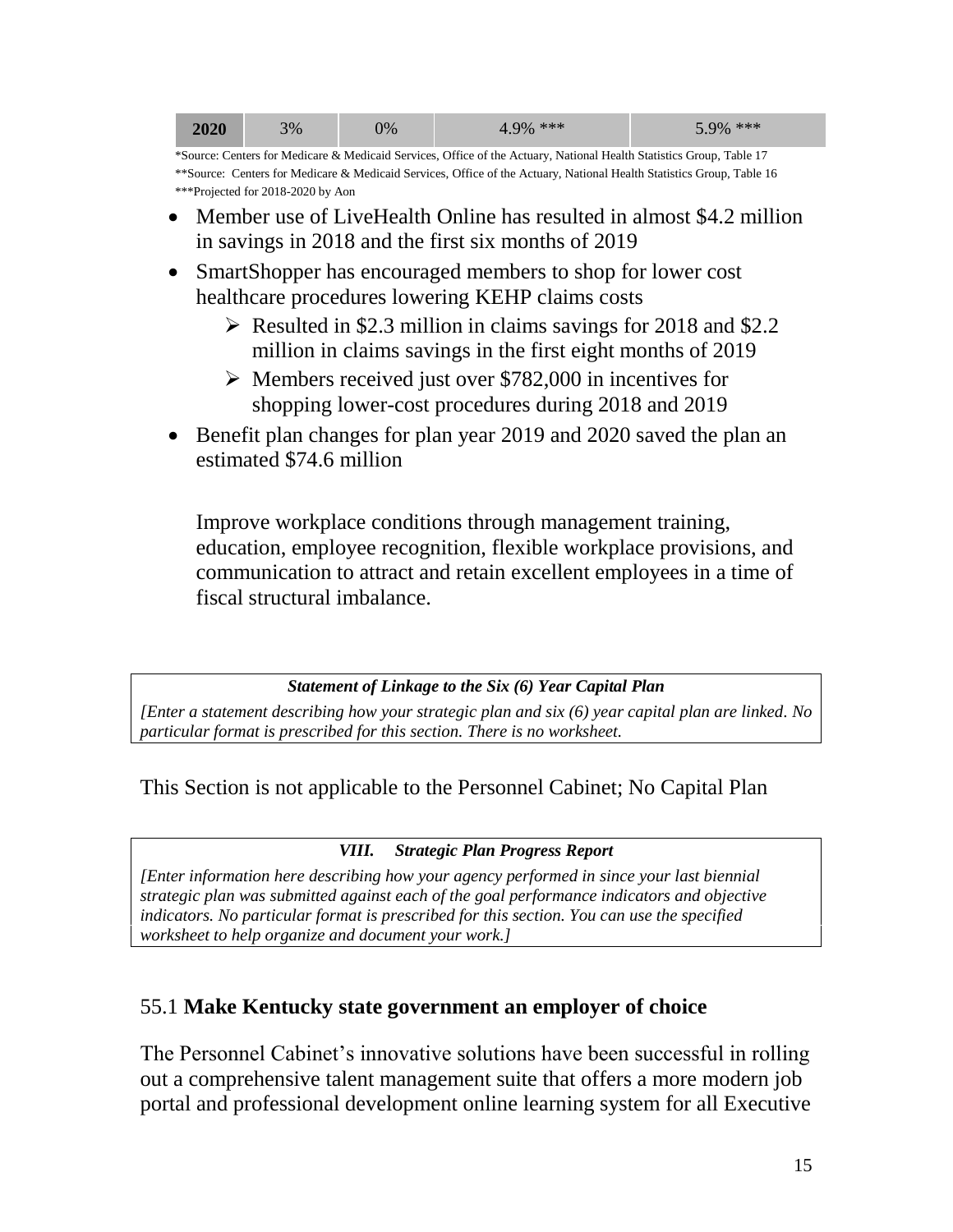Branch Employees through no additional appropriation of funds. These exciting changes have garnered recognition and a number of awards since the last budget cycle, including:

### 1) The **[2019 State Transformation in Action Recognition \(STAR\)](https://urldefense.proofpoint.com/v2/url?u=http-3A__slcatlanta.org_STAR_&d=DwMFAg&c=jvUANN7rYqzaQJvTqI-69lgi41yDEZ3CXTgIEaHlx7c&r=On_lzPX3ZipeFI7DK58hh99iPeTmepzfRGdRfuSUAQk&m=4zOBob0g19pMYQ8ud6VPEB8nQSFvUE8zDG2P70kFVZA&s=56fupYapXBKyKaoIiKZKOnRyd1kFpx1P5jCHOUYyKko&e=)  [Award.](https://urldefense.proofpoint.com/v2/url?u=http-3A__slcatlanta.org_STAR_&d=DwMFAg&c=jvUANN7rYqzaQJvTqI-69lgi41yDEZ3CXTgIEaHlx7c&r=On_lzPX3ZipeFI7DK58hh99iPeTmepzfRGdRfuSUAQk&m=4zOBob0g19pMYQ8ud6VPEB8nQSFvUE8zDG2P70kFVZA&s=56fupYapXBKyKaoIiKZKOnRyd1kFpx1P5jCHOUYyKko&e=)**

2) **Cornerstone RAVE Award Finalist** in the Advancement in Reinventing Work category

#### 3) **Best of Kentucky Visionary Award** and **Best IT Collaboration Among Organizations**. Awards, 2019 Kentucky Digital Government Summit.

4) A number of awards from the National Association of State Personnel Executives (NASPE), including:

> **a) Eugene H. Rooney, Jr. Award** for Kentucky's innovative and all-inclusive talent management system, *My*PURPOSE

- **b) Rooney Award: Leadership in State Human Resource Management (Individual)** – Awarded to Personnel Cabinet Secretary, Thomas B. Stephens,
- **c) Honorable Mention, Eva N. Santos Communications Award** for the Kentucky Personnel Cabinet's Communications & Recruitment Strategy, Branding & Custom Videos: "Connecting People to Purpose"  $\sim$ Kentucky's Marketing and Communication Strategy with Branding, Logos, and Custom Job Videos
- **d) Advancing the HR Profession Award**  $\sim$  Kentucky's EEO Diversity & Inclusion Conference, Advancing the HR Profession Through Education, Conversation, and Growth
- 55.1.1 Number and percent of employees utilizing flexible work options
	- o The Personnel Cabinet has implemented a pilot for flexible work schedules for Cabinet employees that can effectively complete their job assignments from remote locations, giving flexibility and increased satisfaction. For example, 35 out of 43,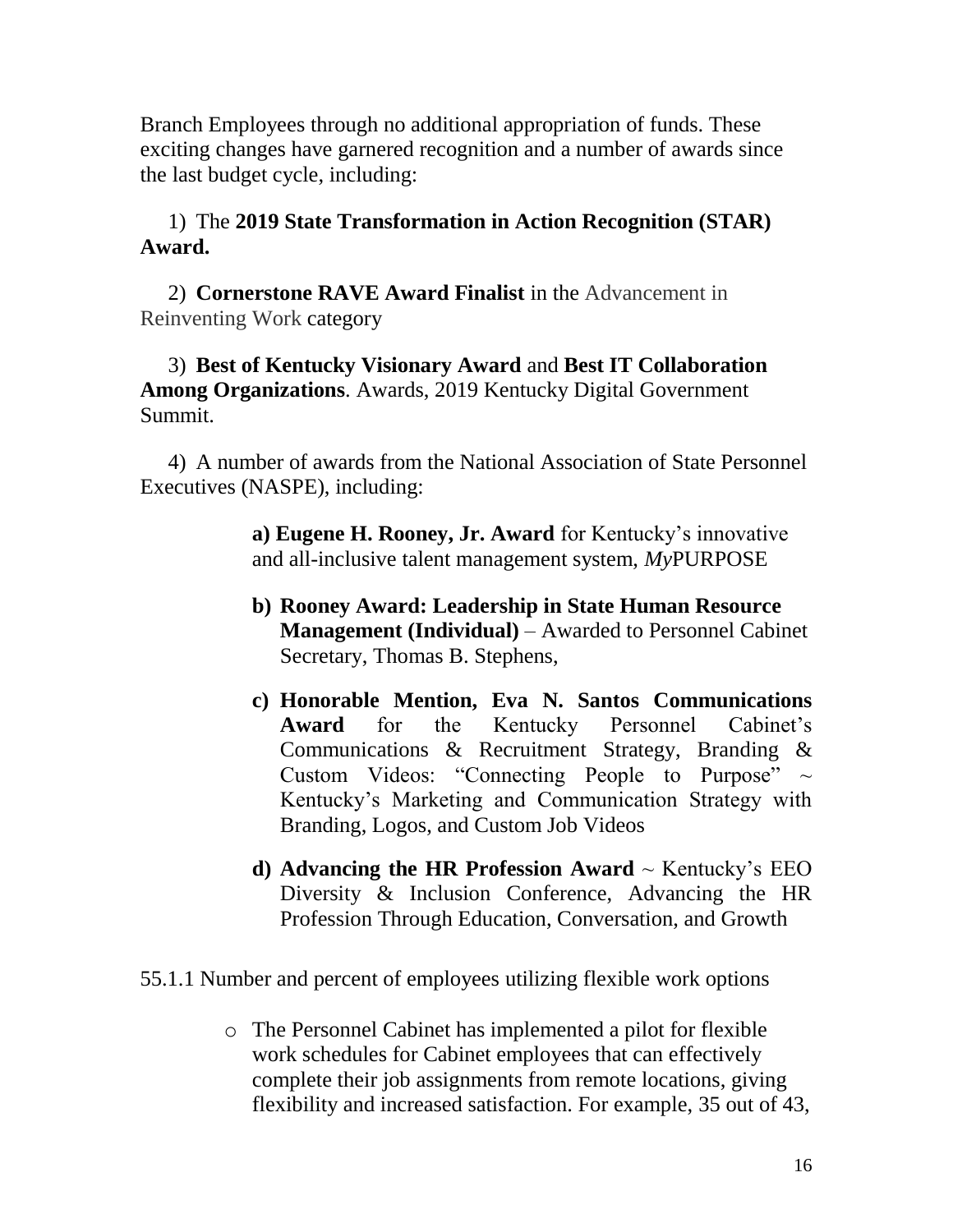or 81%, of the Department of Employee Insurance staff participate in flexible work options, including work from home; 53% of employees in the Department of Human Resource Administration utilize flexible work schedules. Similarly, employees in the Division of Technology Services also have flexible work options. The Cabinet continues to monitor the pilot, productivity of employees, and success of flexible work options.

55.1.2 How we've impacted diversity of the workforce, including increasing minority and female utilization to meet census goals

- The Personnel Cabinet's Office of Diversity, Equality & Training conducted Sexual Harassment prevention training for approximately 1,000 governor-appointed, non-merit employees;
- Introduced and conducted Bystander training to increase awareness of employee responsibilities in preventing harassment;
- Reintroduced and expanded the Governor's Minority Management Trainee Program (GMMTP) for the first time since 2013;
- Rebranded and expanded the scope and audience for the Kentucky Conference on Leadership and Diversity.

55.1.3 How we've promoted health and wellness

- In 2019 all health plans required completion of the LivingWell Promise; more than 130,000 members, or 87%, completed their Promise earning \$480 a year in premium incentives for plan year 2020
- 55.1.4How we've recognized and rewarded outstanding employee performance
	- Each year the Personnel Cabinet hosts: The Governor's Ambassador Awards which recognize the incredible deeds of the state employees who are nominated. Total nominations received for the Governor's Ambassador Awards in 2019 were 115.
	- Across state government, the Personnel Cabinet has implemented and promoted the use of employee "Badges" in MyPURPOSE. Employee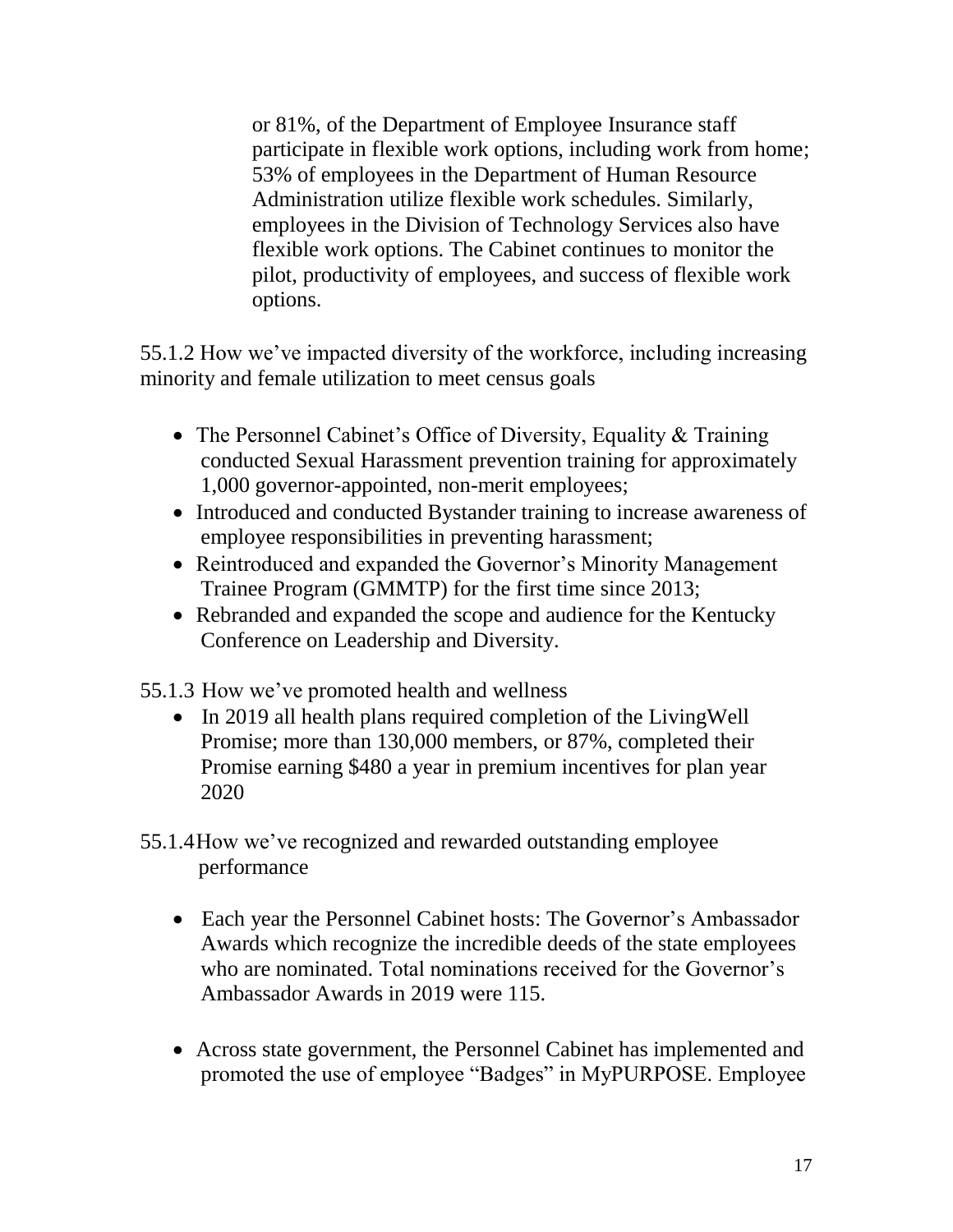recognition and feedback are available as digital badges and can be awarded to any user in the system.

- The Employee Recognition Branch received 151 employee suggestions with a recognized first year savings of \$25,222.00.
- A total of thirty-four (34) employees within the Personnel Cabinet were nominated for their exceptional performance, as recognized at Employee of the Quarter events.
- Individual Departments within the Cabinet have also recognized and rewarded outstanding employee performance. Examples include*:* 
	- o DHRA events to celebrate successes throughout the year
	- o HR Symposium
	- o DHRA Customer Service Award
- The Cabinet continues to grow the state Apprenticeship program
	- o Partnership with EWDC Division of Apprenticeships
	- o Create additional jobs
		- CHFS and DOC Correctional Officer Apprenticeships created
		- Currently working with KDVA and Dept. of Parks on potential Apprenticeship jobs
- The Division of Career Opportunities has been realigned to focus on active recruitment
	- o Increase awareness and promote Commonwealth's talent brand
	- o Increase outreach and engagement with various community partners
	- o Engagement with private and public colleges and universities
	- o Outreach and partnering with Military installations
- Expanded social media presence and outreach
	- o LinkedIN partnership to expand recruitment efforts
	- o Expanded outreach to potential candidates
	- o Increased job sharing and advertising of events and opportunities
	- o Promote Commonwealth as Employer of Choice through job postings and outreach efforts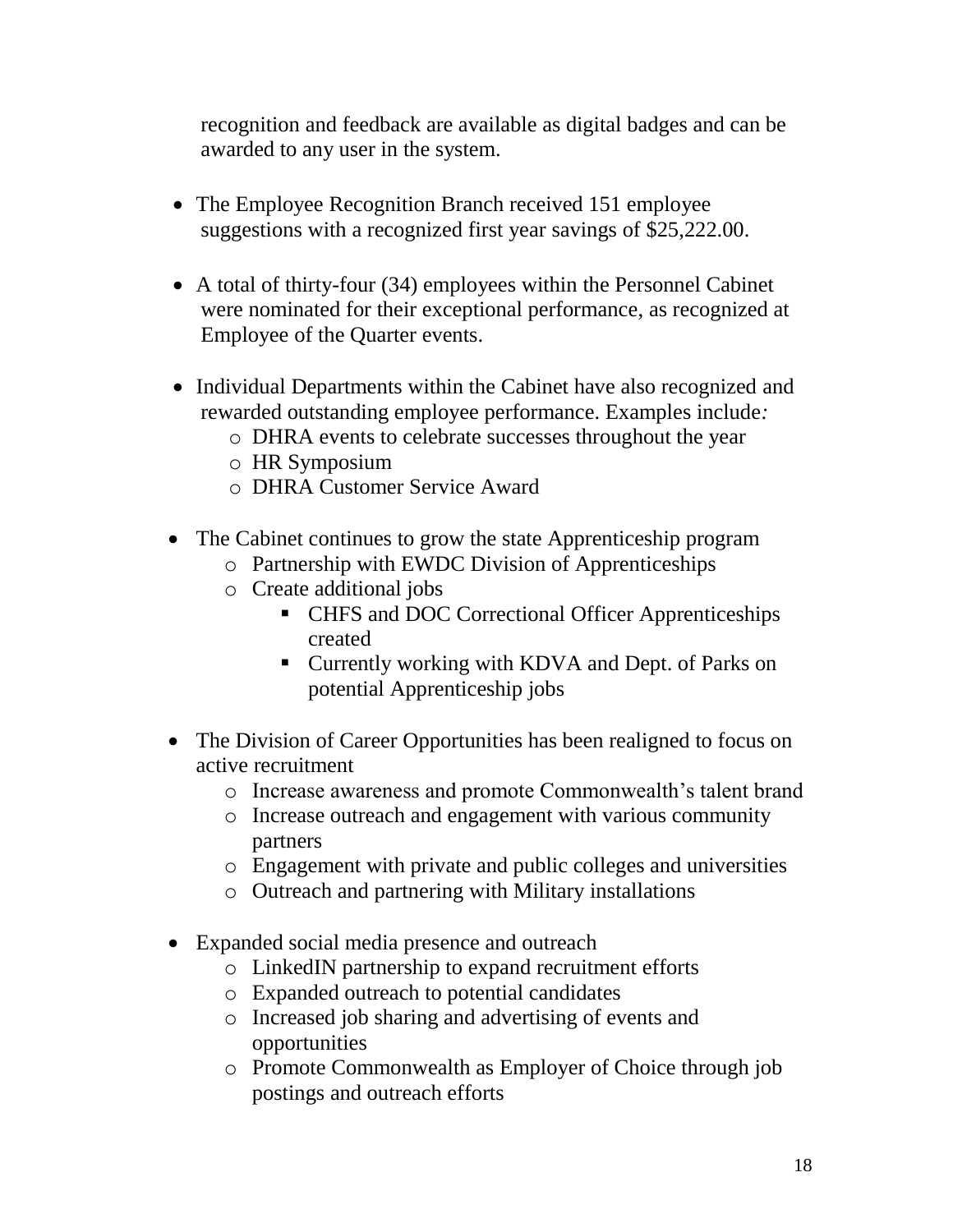- In an effort to promote the Commonwealth as the most militaryfriendly state, amendments were made to the Veterans Preference statute to expand interview preference to spouses of veterans. Additionally, on over 100 job classifications, military experience has been substituted for the education requirement for minimum qualifications.
- Employees are also recognized through the use of ACE awards. These vary based upon the Department or Office, productivity of employees, and budgetary constraints.

### **55.2 Create a learning and development culture**

55.2.1 Number of alternate learning strategies (computer-based learning, distance learning, etc.)

- The Personnel Cabinet hosted its largest conference on Leadership and Diversity, increasing three-fold over the last several years, and promoting both a learning and development culture as well as emphasizing the importance and positive value of diversity in the work force based upon gender, age, race, nationality, and disability.
- The Cabinet implemented the vision and plan of action for the Commonwealth's new talent management system, MyPURPOSE and implemented the training curriculum which was branded as CommonwealthU, an online training portal available to all Executive Branch employees offering over 1,400 online courses to employees.
- Created and piloted Learn2Lead (L2L), a cohort leadership program designed to provide graduates with the skills to move Kentucky's workforce into the future.
- The Department of Human Resource Administration hosted a two-day HR Symposium for human resource administrators across state government to foster learning and information sharing in the areas of: Executive Leadership Updates, History of the Merit System, Job Classification and Pay Grade Methodology, Onboarding New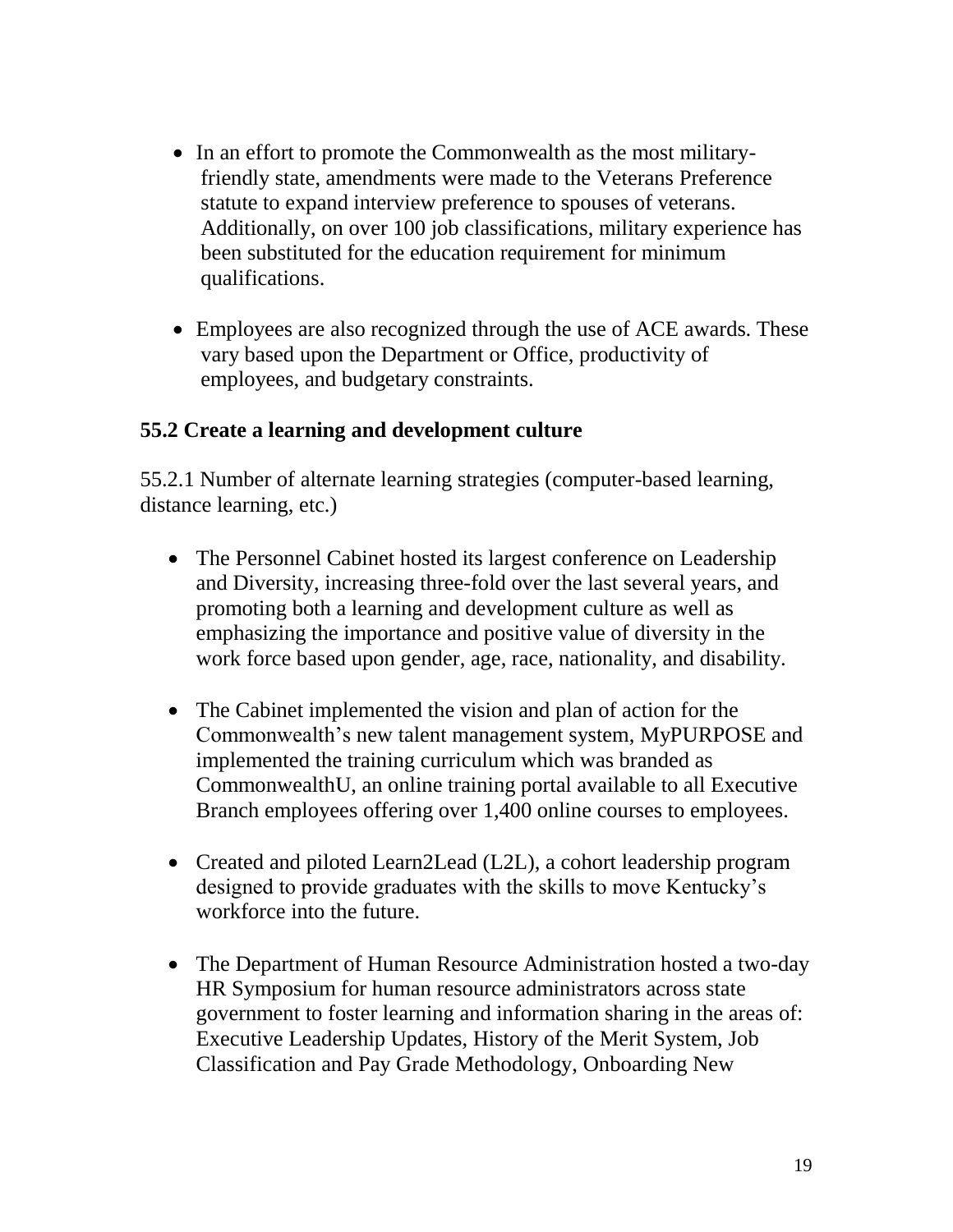Employees, Employment Tax, Updates in FMLA requirements, and more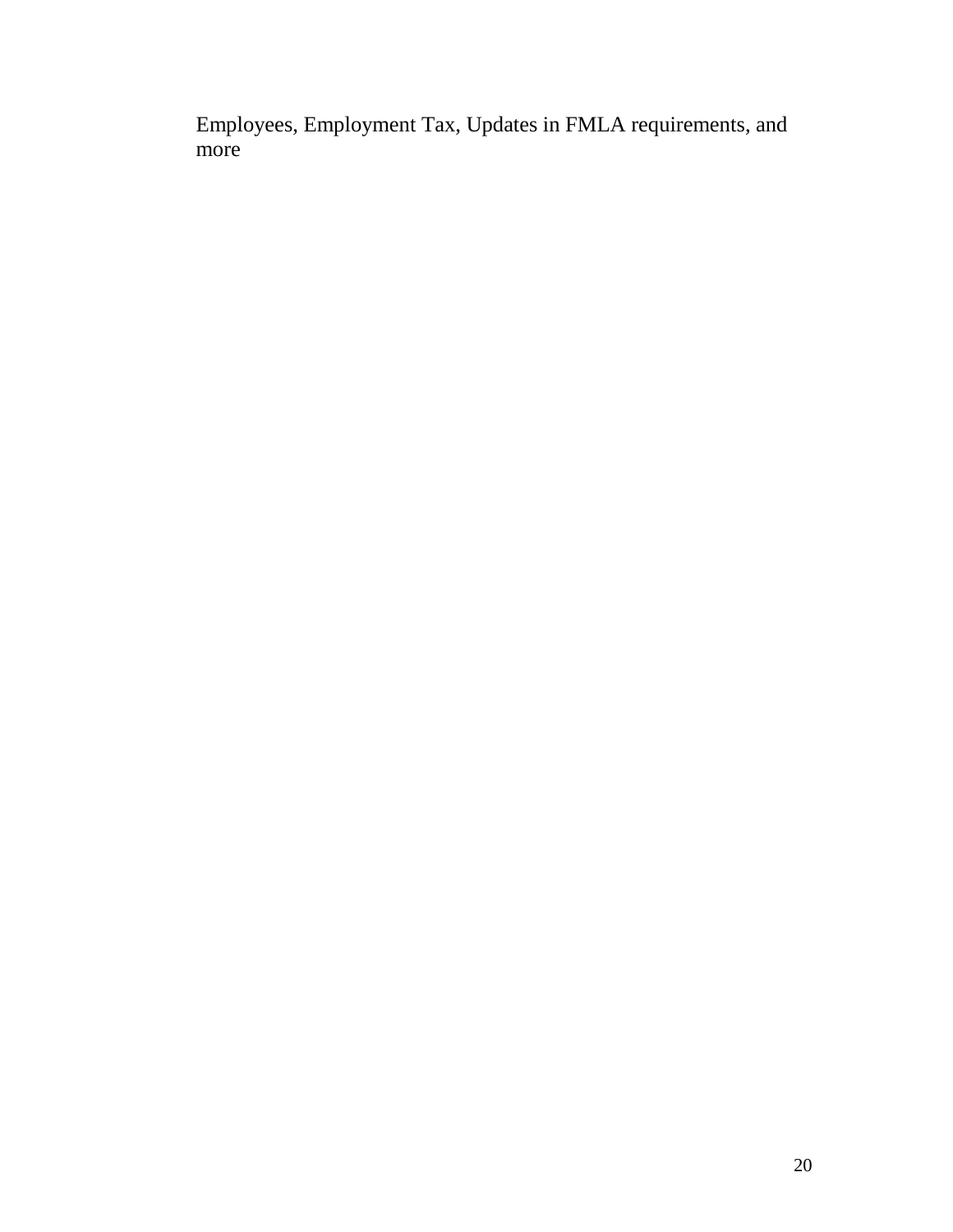#### 55.2.2 Encourage employee learning

- Promotion of professional development courses in CommonwealthU via direct employee email communication, social media, and thru live presentations.
- Over 24,000 online courses have been completed since Go Live through CommonwealthU.
- Twenty-four Governor's Minority Management Trainee Program candidates completed requirements for graduation in October 2019.
- 304 employees completed the Certificate of Supervisory Essentials (CSE) program.
- Over 64,000 employees completed classroom and online courses offered by the Office of Diversity, Equality, and Training.
- Since rebranding and expanding the scope and audience of the Kentucky Conference on Leadership and Diversity in 2017, attendance has increased by 317%. The 2019 conference was attended by over 750 participants.
- The State Safety Coordinator received certification to provide CPR/AED/First Aid training to state employees as well as quasigovernmental agencies. A total of ninety-two (92) employees have been trained during this fiscal year.
- The Kentucky Employee's Assistance Program provided training to 3,357 state employees on various topics.

55.2.3 Share knowledge across the enterprise

- Resurrected the MyPURPOSE Learning Administrators and Coordinators user group meetings.
- Implemented webinars highlighting best practices for training administrators and coordinators.
- Conducted Quarterly Meetings of the EEO Coalition.
- Provided representation at monthly Human Resource Leadership Consortium and Personnel Council meetings regarding services offered by the Office of Diversity, Equality & Training.
- A cross-agency accessibility focus group was developed to address accessibility needs relating to KHRIS and MyPurpose applications as well as materials, such as the employee health insurance material, developed and disseminated by the Personnel Cabinet.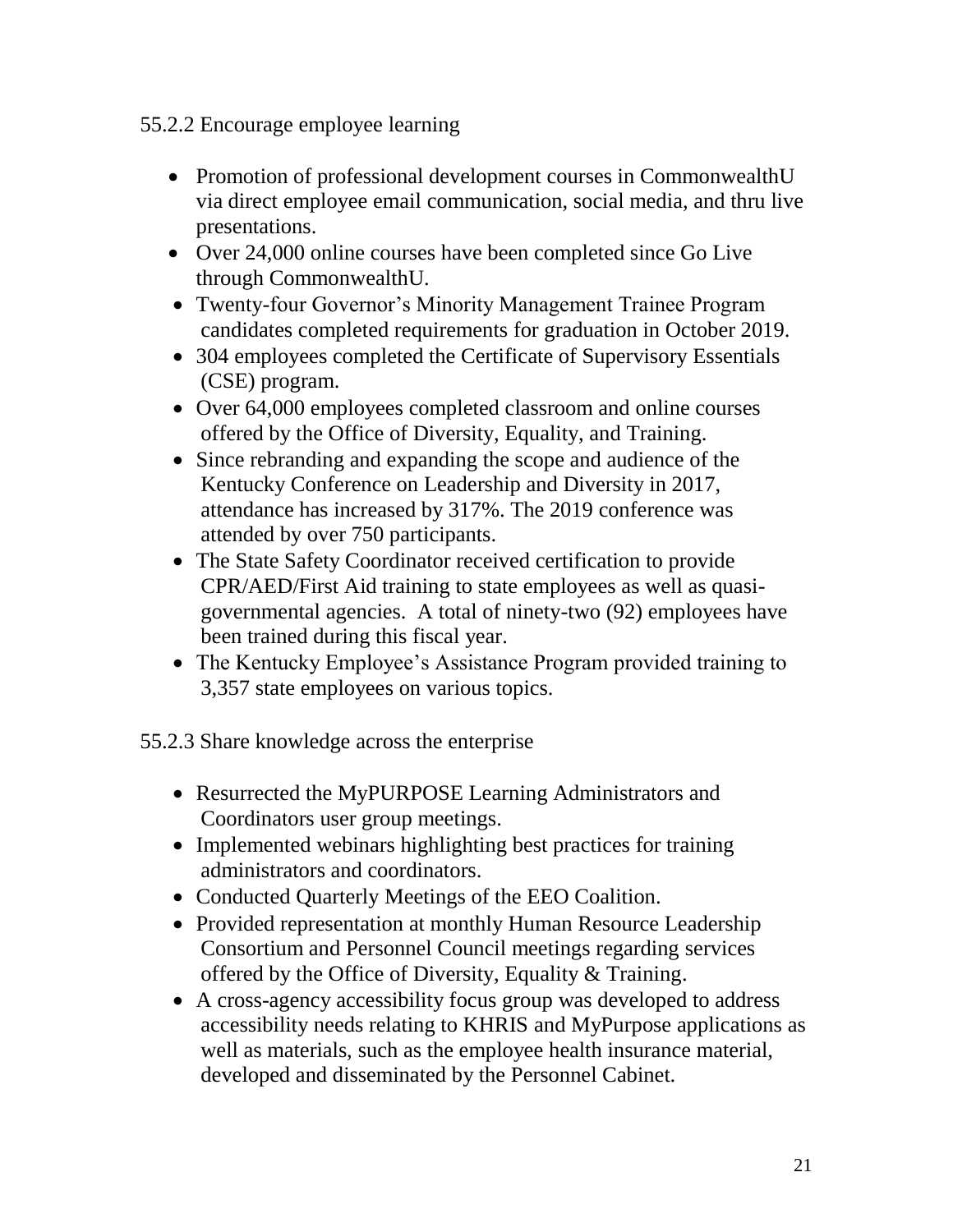- Developed and implemented multiple new HR related training courses, including classroom training and computer-based training
- Participation in monthly information sharing meetings with agency HR Executives in the Human Resources Leadership Consortium (HRLC) and Personnel Council meetings
- Participation in the International Public Management Association for Human Resources (IPMA-HR Kentucky Chapter), and the National Association of State Personnel Executives (NASPE)

### **55.3. Promote a one-employer concept across Kentucky state government**

55.3.1. Maintain full and successful functionality of KHRIS

- In addition to continuing to maintain full and successful functionality of KHRIS, the Kentucky Human Resource Information System, the Personnel Cabinet has promoted a one-employer concept across state government through the implementation of MyPURPOSE, the new online talent management suite for executive branch employees to engage in professional development and access online training curriculums.
- Employees now have a way to connect with employees in professional forums and discussions on everything from human resources to eMARS accounting questions.

55.3.2. Partner with other agencies in the development and implementation of HR programs, projects, and procedures

- The Return-to-Work Program developed and implemented the Transitional Assistance Program (TAP). This program is a collaborative project with state agency human resource offices to assist current state employees the opportunity to stay-at-work after an injury or illness.
- The Department of Human Resource Administration has actively participated in cross-Cabinet and enterprise-wide groups and initiatives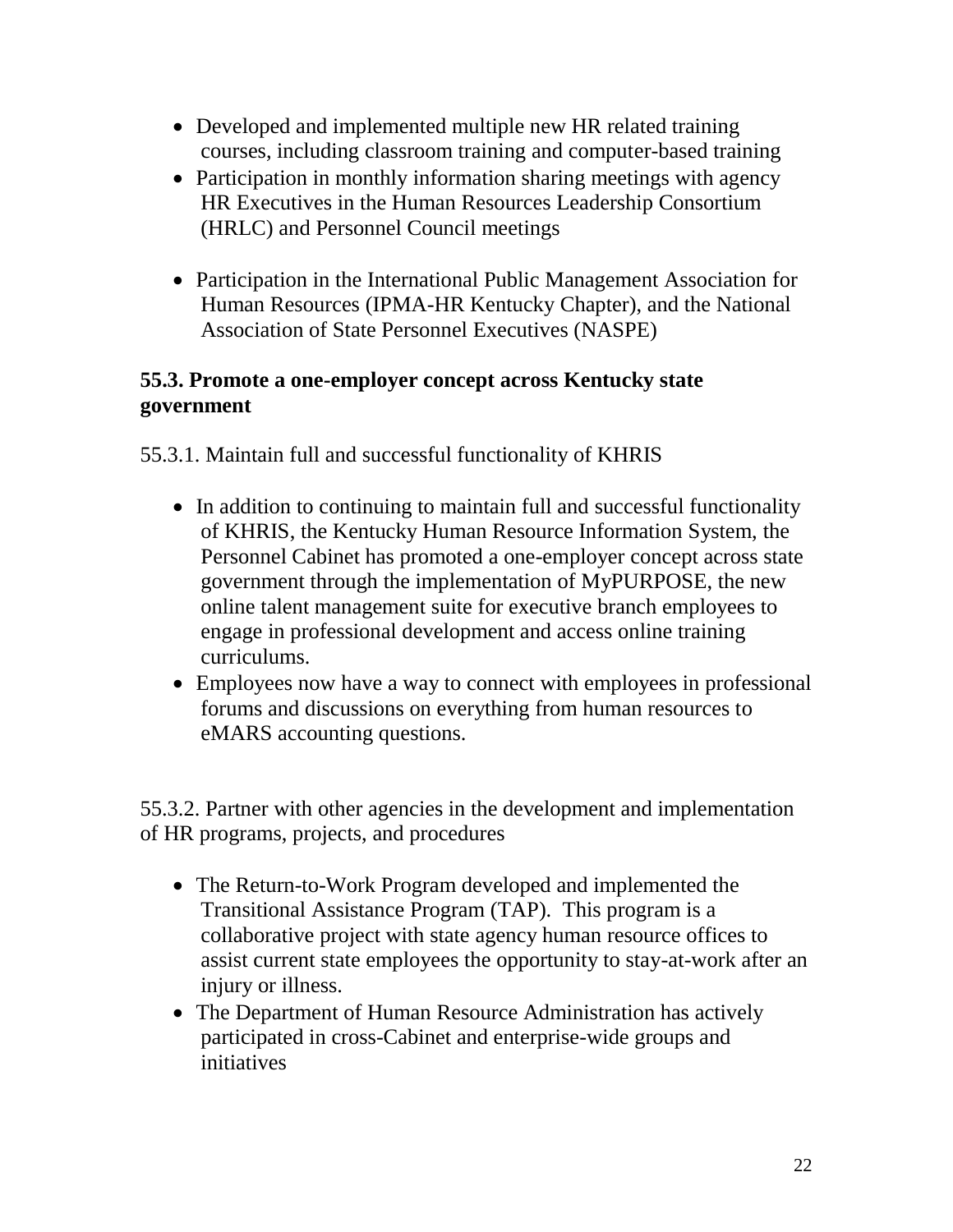55.3.3. Create standard procedures for all human resource related functions

- The Department of Human Resource Administration has created and continues to maintain standard procedures for all human resource related functions
- The Cabinet has instituted a monthly release of KY-HR Policy and Publication to provide guidance and standard practices to HR professionals across the Commonwealth
- Implemented KHRIS Employee Self-Service Time Entry for an additional 7,000 employees across various agencies

### **55.4 Enhance customer value**

55.4.1 Measure value of and satisfaction with cabinet services and programs

- Created a networking forum in the MyCommunity platform in MyPURPOSE for recruitment super users, LinkedIn recruiters and HR Executives
- The Department of Human Resource Administration hosts regular recruitment super user group meetings to share information and best practices across agencies

55.4.2 Ensure cabinet structures and systems enable high-quality customer service

- Enhancements to the recruitment module in MyPURPOSE using the Referral Feature to include outreach to applicants who applied to previous hard to fill requisitions and inviting them to apply to open requisitions
- Ongoing addition of Pre-Screening Questions for certain job titles in MyPURPOSE to aid in initial minimum requirements screening of applicants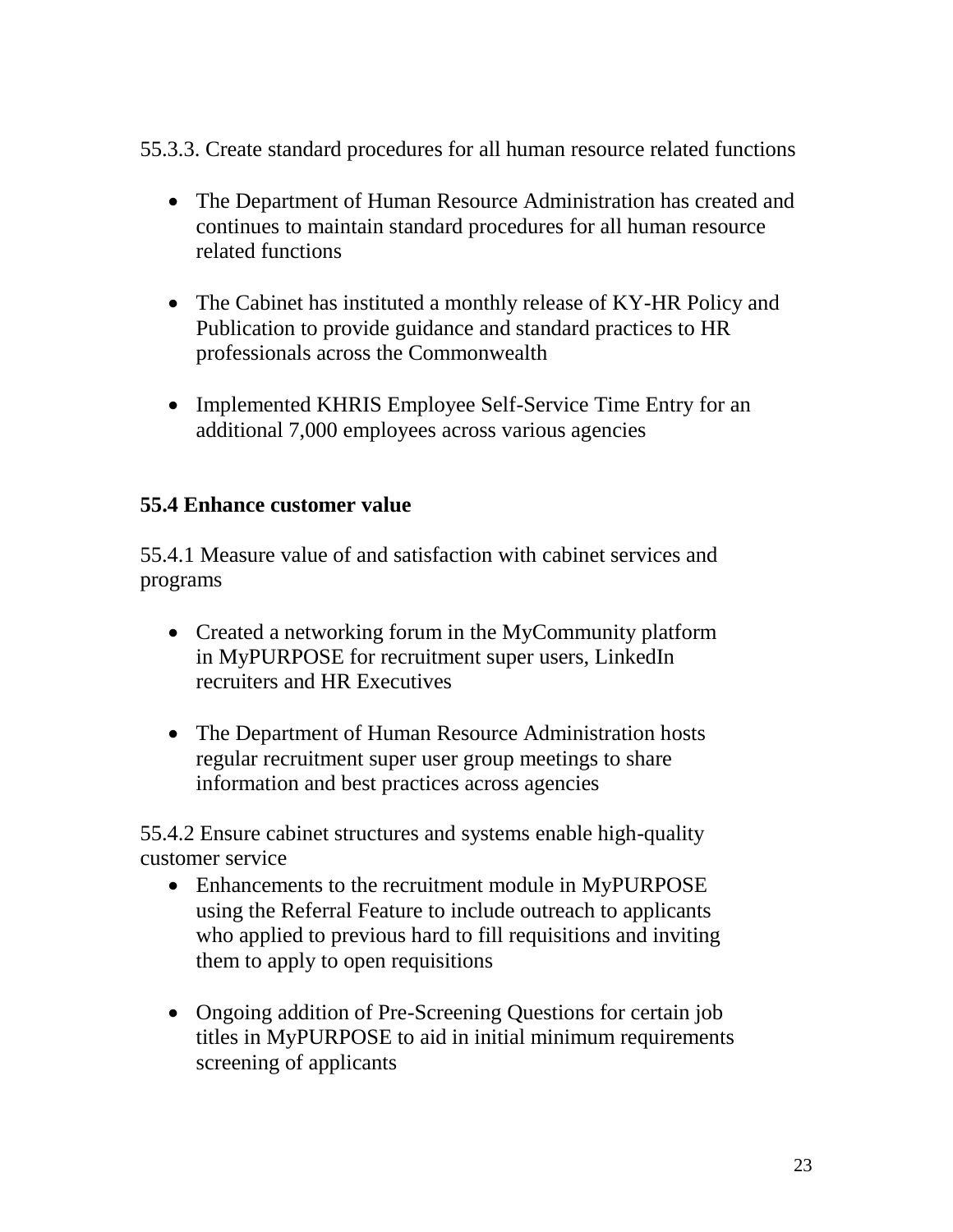- KDC office successfully moved downtown to the State Office Building, which changes the focus from retirees and preretirement to the employees and financial wellness, while maintaining the ability to service all demographics.
- Began offering specialized strategic financial planning by providing a Personal Retirement Consultant for all participants.

#### 55.4.3 Improve communication with customers

- The Department of Human Resource Administration conducts individual meetings with HR leadership in agencies to discuss implementation and change management associated with the new performance management system
- Classification and Compensation Branch and Division of Career Opportunities continuously consults and provides guidance to agencies on job classification specifications
- Course evaluations and follow up participant surveys are conducted for all DHRA HR and system training courses to gauge participant satisfaction and analyze data for future course enhancements
- Maintain agency specific assignments per consultant and representative in DHRA to ensure continuity and provide excellent customer service to HR professionals in the agencies
- Conduct onboarding of new HR Executives to ensure foundational understanding of HR in state government
- Conduct onboarding for newly created HR offices, which encompasses over 200 hours of meetings and trainings per agency
- Relocated Division of Career Opportunities to the  $3<sup>rd</sup>$  floor of